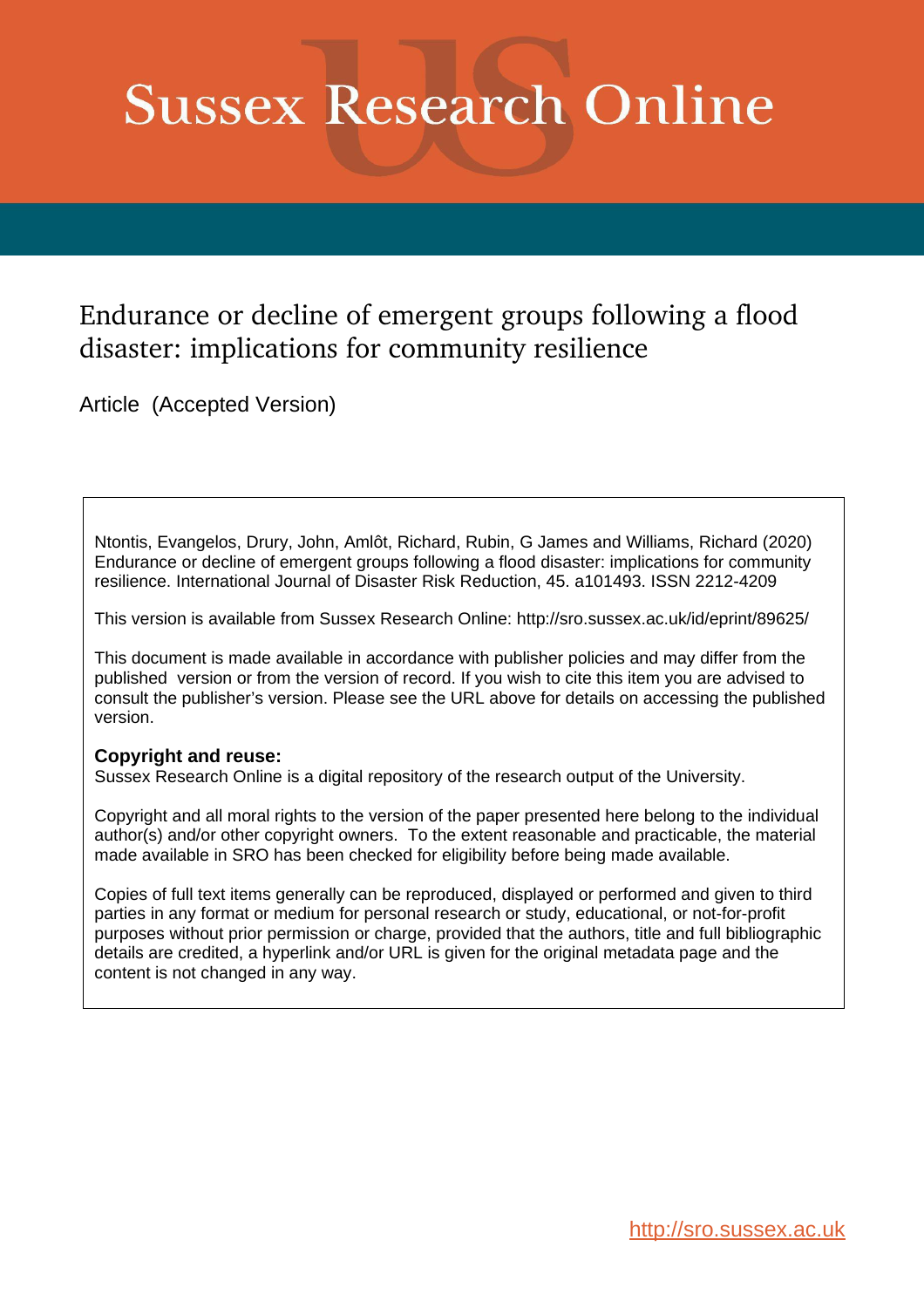# **Endurance or decline of emergent groups following a flood disaster: Implications for community resilience**

Evangelos Ntontis<sup>1</sup>, John Drury<sup>2</sup>, Richard Amlôt<sup>3</sup>, G. James Rubin<sup>4</sup>, Richard Williams<sup>5</sup>

- 1. School of Psychology, Politics, and Sociology, Canterbury Christ Church University
- 2. School of Psychology, University of Sussex
- 3. Emergency Response Department Science and Technology, Public Health England
- 4. King's College London, Department of Psychological Medicine
- 5. Welsh Institute for Health and Social Care, University of South Wales

# **Correspondence to:**

Dr Evangelos Ntontis Lecturer in Social Psychology School of Psychology, Politics, and Sociology Canterbury Christ Church University, North Holmes Road, Canterbury, Kent CT1 1QU.

**E-mail**: evangelos.ntontis@canterbury.ac.uk **Office no**.: +44 (0) 1227 921580

The authors declare that there are no potential conflicts of interest with respect to the research, authorship, and/or publication of this article.

# **Disclaimers:**

This project was funded by a Public Health England PhD studentship. Dr Rubin and Prof Amlôt are funded by the National Institute for Health Research Health Protection Research Unit (NIHR HPRU) in Emergency Preparedness and Response at King's College London in partnership with Public Health England (PHE). The views expressed are those of the author(s) and not necessarily those of the NHS, the NIHR, the Department of Health or Public Health England.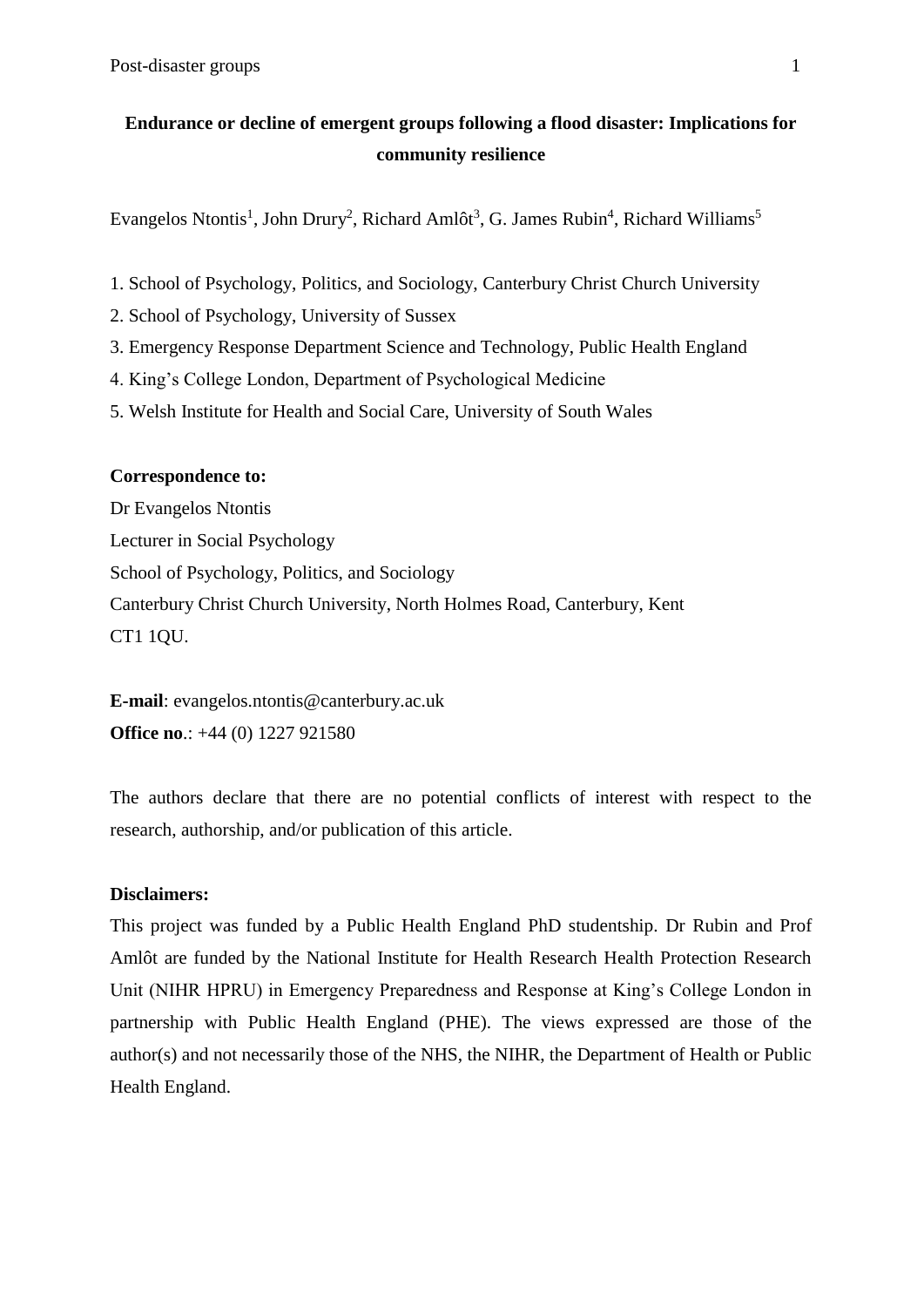# **Highlights**

- Groups can emerge due to the shared experience of common fate between residents
- The dynamics of such groups' post-disaster endurance or decline are underexplored
- Ongoing common fate, social support and commemorations can sustain emergent groups
- Individuality, inequality and identity changes can cause groups to decline
- Resilience policies should aim to support groups and reduce inequality of treatment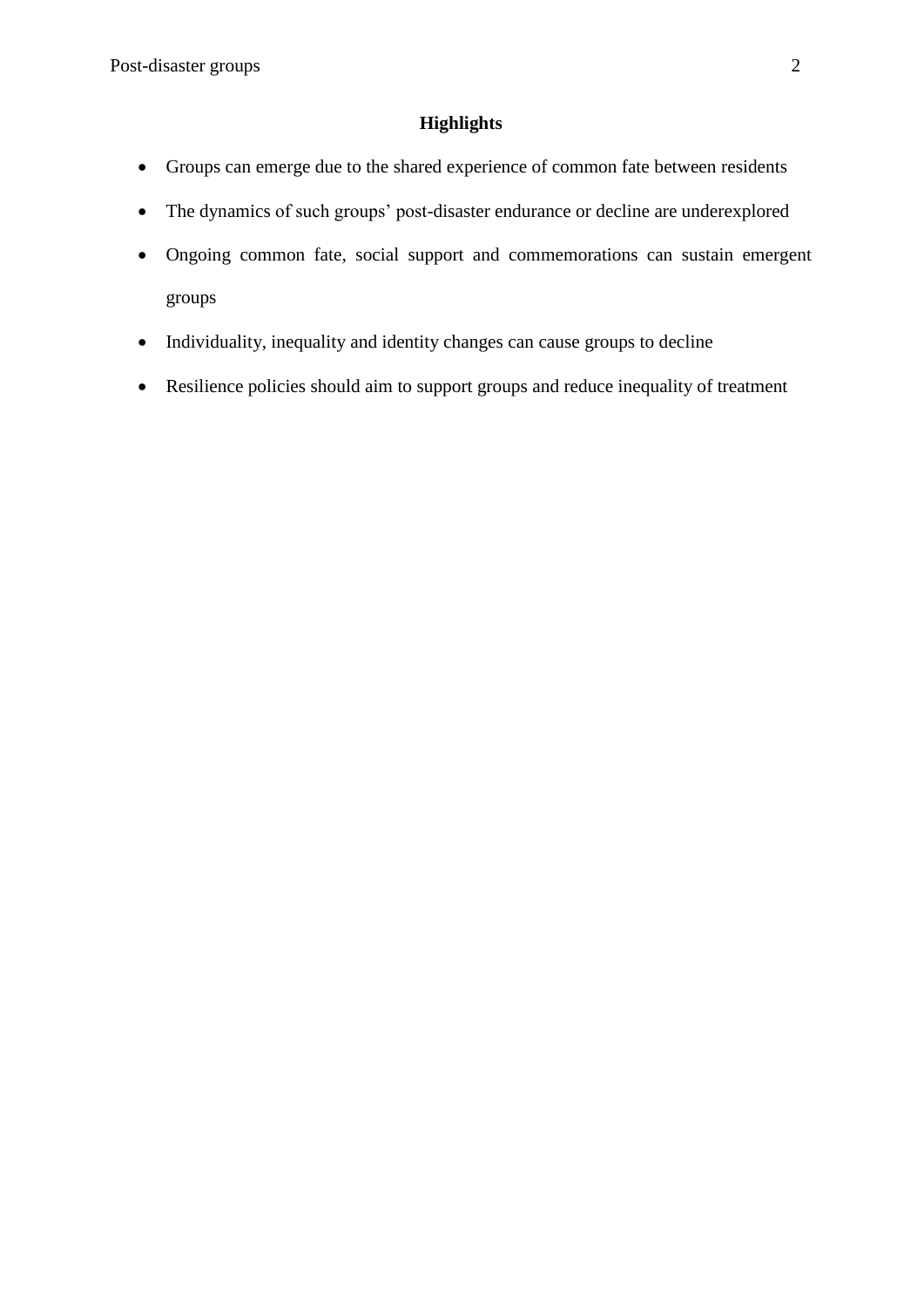#### **Abstract**

Previous social psychological research has shown that new group relationships can emerge among disaster survivors due to a shared sense of common fate, facilitating the provision of social support and collective coordination. Emergent groups and the support they mobilize over time can be crucial for the recovery period and overall community resilience, but such communities decline over time. What is not known are the psychological group processes that might contribute to or mitigate this decline. In this interview study with 19 flood-affected residents from the city of York, UK, conducted 15 months after the 2015 floods, we explored the factors that affected the decline or persistence of emergent groups in a post-flood community. Through a theoretical thematic analysis, we show how emergent groups can decline due to a lack of common fate, post-flood identity shifts, or perceived inequality. However, we also show that a sense of togetherness can be maintained through past shared adversity, due to the persistence of secondary stressors, intentional collective acts such as commemorations, and through the ongoing provision of social support. Implications for policy and practice are discussed.

**Keywords:** community resilience; social capital; social identity; flooding; disaster recovery; collective resilience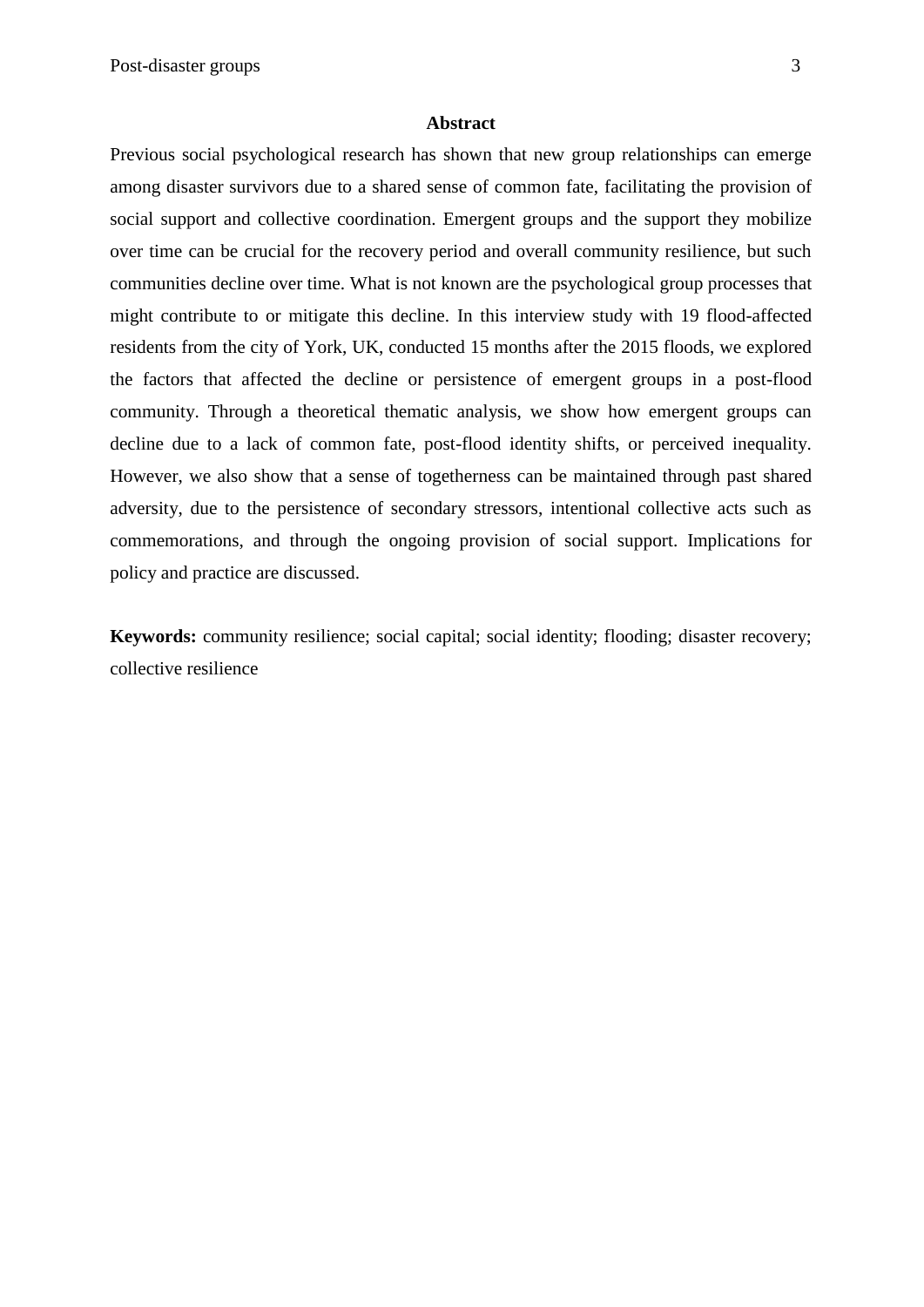#### **1. Introduction**

The likelihood and impact of extreme events such as droughts, flooding, heatwaves and hurricanes is likely to increase due to climate change  $[1-3]$ , which can take its toll on physical [1,4] and mental [5–8] health. To counteract such negative outcomes, there have been calls to explore how the resilience of communities can be enhanced [9]. Most community resilience programmes traditionally employ the concept of social capital, which emphasises the importance of strong pre-existing networks in facilitating and enhancing disaster response and recovery [10–14]. Indeed, community cohesion can protect against the psychological damage of flooding [15]. However, despite the indisputable importance of strong pre-existing networks for community resilience, such approaches have been criticized for not considering how pre-existing groups come to mobilize [16], how new forms of social capital are created [17], or how novel groups can emerge in absence of pre-existing networks [18]. Considering the criticisms outlined above, Ntontis et al. [18] advocate for a social psychological approach based on the concept of social identity and group membership to account for the contextual micro-processes of group mobilization in disasters. Such an approach is in line with what Berry et al. [5] term as a 'systems thinking approach', which focuses on testing behavioural theories, provide empirical evidence, and consider the interactions between the collective level of human behaviour and socio-structural factors embedded within particular social contexts.

Taking the above points on board, in this paper we focus on 'communities of circumstance' [19]; that is, groups that arise spontaneously in absence of pre-existing bonds. Spontaneous convergence and altruistic behaviours between strangers are commonly observed during disasters [20–23]. However, despite the fact that the processes of emergence of such groups [24–29] as well as the decline in post-disaster social support and community embeddedness [30] are relatively well-established, *why* and *how* emergent groups endure or decline in the long-term aftermath of the disaster has not been thoroughly explored. This question becomes of particular importance when we consider that a) the risk of harm can extend into the recovery period, and b) such emergent, altruistic communities can become sources of ongoing support to those affected and buffer the negative effects that persisting stressors can have upon the affected population. We present findings from an interview study conducted in a flood-affected community at the city of York, UK, 15 months following the disaster.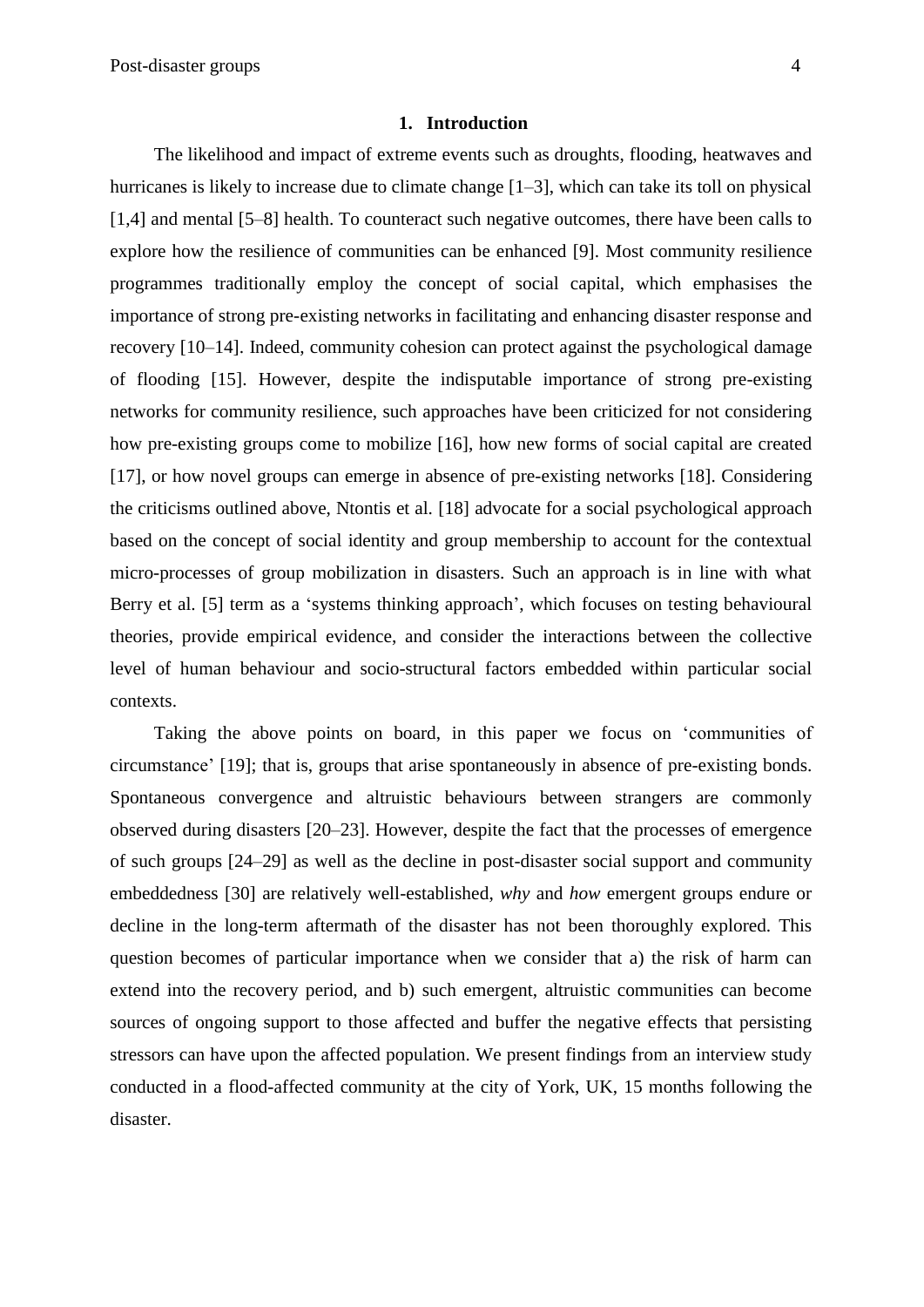#### **1.1. Disaster communities**

### **1.1.1. The emergence and complexities of altruistic communities.**

Early disaster research has demonstrated how common fate during disasters can break pre-existing distinctions and group boundaries and help people come into groups, and increase altruism and solidarity [20], with later empirical research supporting this observation [21,22,31]. Such communities have been described as 'communities of circumstance' [19], 'therapeutic communities' [32,33] and 'altruistic communities' [34] among others. Solidarity has been documented across a range of disasters including flooding, earthquakes, fires and hurricanes among others [23,31,35].

The interplay between the individual and collective level processes in disaster communities is far from straightforward (for an extended discussion see Kaniasty & Norris [35]). For example, losses, trauma, coping and stress processes at the individual level are often confounded with losses and trauma at the community level [36,37]. While in some occasions the perception of collective trauma and shared fate can foster communication and a sense of togetherness [38], in other instances (such as when there is a perceived collective lack of support [35]) it can be disempowering. Moreover, despite the undoubtedly beneficial support that disaster communities can mobilize, sometimes this support might not be equally distributed [39] and can reflect augmented pre-disaster social inequalities. Moreover, postdisaster aid and social support can either enhance or erode the emergent solidarity, as well as disrupt or re-establish the status quo [31]. Considering the complexity described above, it would be a mistake to romanticize and mythologize disaster communities. Rather, it might be more fruitful to explore the psychosocial processes through which such collectives can emerge and become beneficial or corrosive.

# **1.1.2 A social identity approach to emergent groups in disasters.**

It has been argued that to account for emergent groups and spontaneous solidarity we need to move away from merely cost-benefit analyses and consider meaning, social identity, and the wider social and cultural contexts [31]. In anthropology, Oliver-Smith [31] draws on the work by V.W. Turner and his notion of *communitas* [40] to explain how spontaneous togetherness replaces structured interactions when "normality" is disrupted. In liminal times of crisis, previous social roles and the status quo disappear and individuals acquire new social identities and roles within a novel state of affairs, often drawn together by a common identity.

In social psychological terms, the emergent togetherness that can be observed in disasters has been explained through the social identity model of collective psychosocial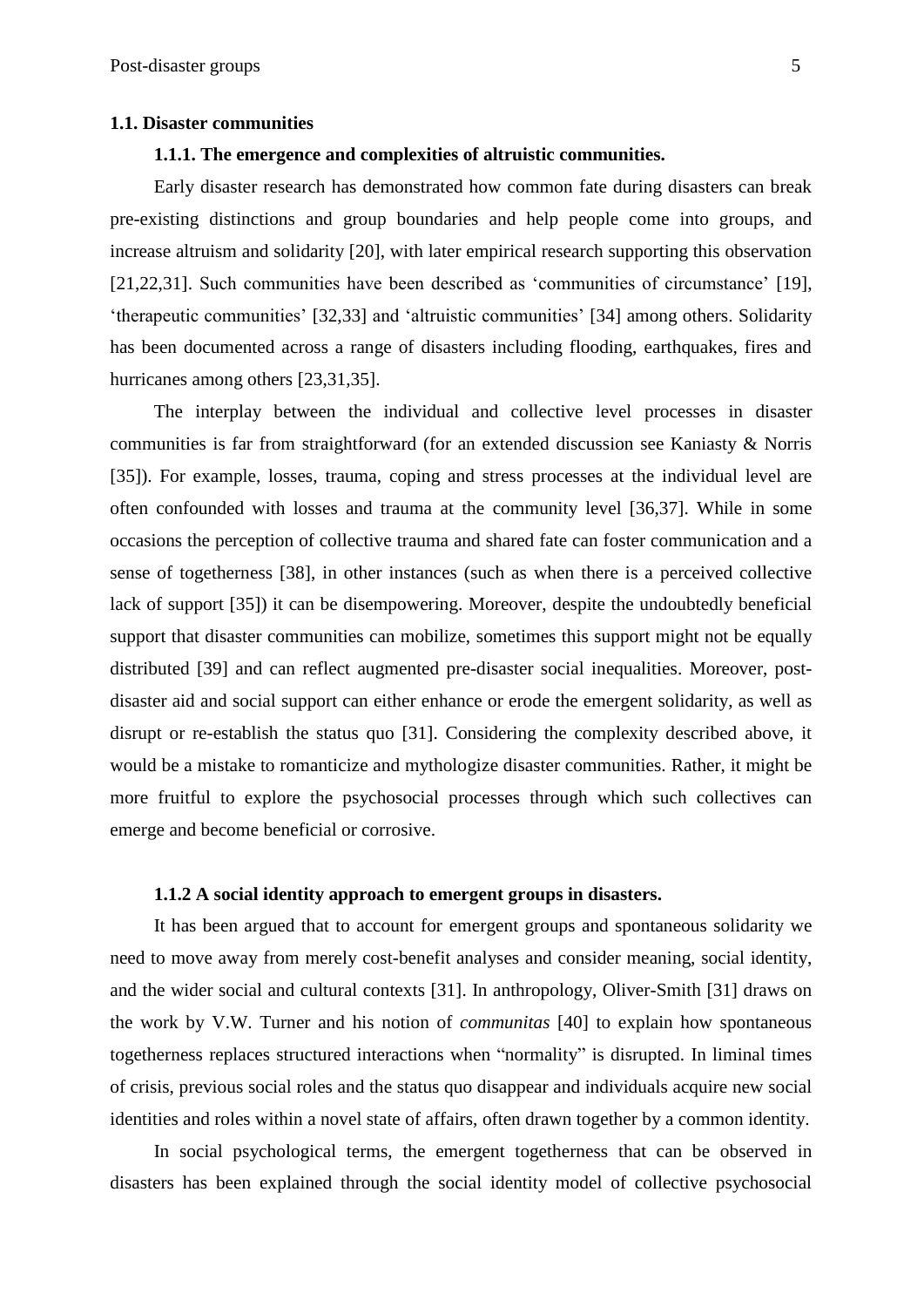resilience (SIMCR hereafter; [25,26,41,42]. SIMCR draws upon self-categorization theory (SCT hereafter; [43]), which specifies the conditions under which we come to perceive ourselves and others as group members, as well as the consequences of such categorizations. SCT treats emergent togetherness and subsequent collective behaviour as dependent upon the salience of a shared social identity [43–45]. One way that shared social identity can emerge is when survivors perceive themselves as experiencing a sense of *common fate* (see also Paton & Irons [38]). In turn, shared social identity can have a range of positive outcomes: it allows survivors to orient towards shared goals, increases expectations as well as the provision of social support, increases collective efficacy, and empowers collective action. The SIMCR falls within the 'social cure' approach in social psychology, which emphasises and has demonstrated the benefits of group membership on wellbeing across a range of contexts [46– 48]. Consistent empirical evidence that supports the SIMCR has been found in a wide range of disasters and mass emergencies [27] such as bombings [28], tsunamis and earthquakes [49], and community flooding [29,50]. In the context of flooding, Ntontis et al. [29] showed that common fate that eventually led to the emergence of shared identity was facilitated through the shared experience of the floods, of common secondary stressors (e.g. looting), as well as to combat the perceived lack of support structures by the authorities.

A social identity approach to understanding disaster behaviour is an important contribution to a literature that has traditionally employed the concept of social capital, emphasising the importance of pre-existing networks in facilitating disaster response and recovery [11–14,51]. Despite the benefits that strong pre-existing networks can have for overcoming the impact of disasters, the social capital approach has been unable to account for the processes that lead to the formation of spontaneous groups in disasters [17] or the mobilization processes of existing networks [13]. A social identity approach to group processes in disasters can also be conceptualized as a type of a systems thinking approach [5] that attempts to integrate individual behaviour to collective processes and consider the role of socio-structural factors at the empirical level, with the aim of generating theories of behavioural responses, with the aim of informing policy and practice [18,24,52].

# **1**.**2. Declining post-disaster communities, secondary stressors and the importance of group maintenance**

Emergent communities and the support they provide for survivors do not operate indefinitely following the acute phase of disasters [35,53]. Fritz and Williams [20] argue that a lack of shared threat following the main event can lead to emergent communities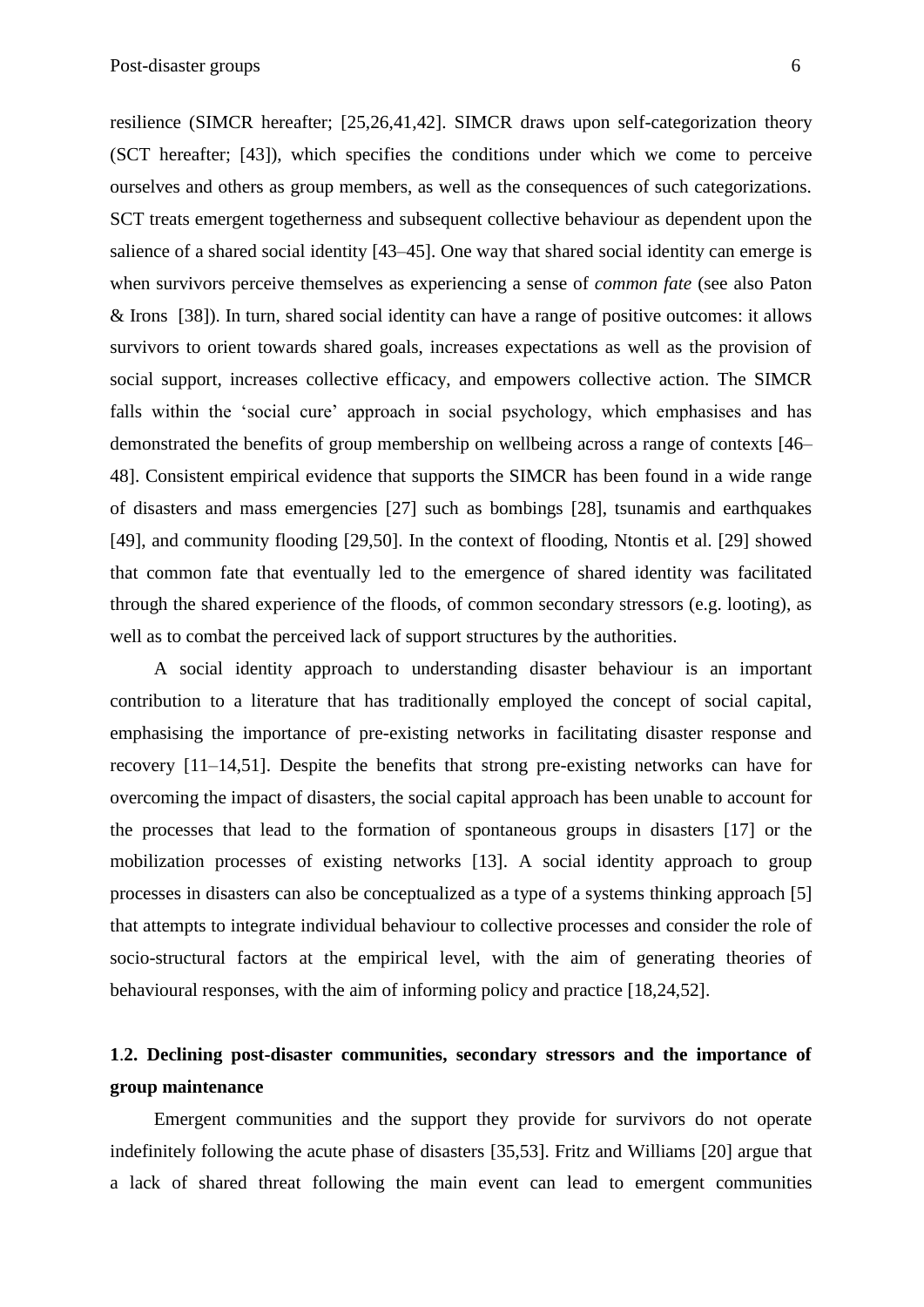disintegrating. What follows is usually the return of the status quo. For example, Quarantelli [53] argues that, while disasters temporarily overshadow pre-impact community differences and dissolve group boundaries, old problems can re-emerge in the post-disaster period. A lack of community cohesion and embeddedness in the recovery phase has been related to a reduction in support structures [54] as well as to the extent of the destruction of the community [30,55]. Inevitably, disasters can tear the fabric of social life and the disappearance of emergent communities can be accompanied by survivors' realisation of the extent of the damage, the beginning of the rebuilding process, as well as a possible perceived lack of available support that overall can negatively affect psychosocial wellbeing [35,56]. The emergence of conflict and division can turn altruistic communities into corrosive ones [57]. This is more likely to be the case when a governmental authority or industry is perceived as responsible for the blame. In such cases, the stress of litigation [58] or perceived inequalities in compensation processes [59] provided to be corrosive for the affected communities. Similarly, social support and post-disaster aid have been shown to either enhance or destroy disaster solidarity depending on the ways they are offered and perceived by the receiving population [31,60]. Top-down support programmes can disrupt the emergent solidarity and hinder social support processes by causing unequal pre-disaster social relations to re-emerge, particularly between minority and majority group members (also see [60]).

Such problems can be exacerbated by the persistence of secondary stressors. Secondary stressors can be described as stressors "*following from and are consequential on what has taken place*" in a disaster [61] and include loss of possessions, loss of personally important memorabilia, prolonged stay in temporary accommodation, damage to houses, difficulties in claiming insurance compensation, economic difficulties, as well as a loss of social networks and reduction in available social support [62]. Social factors can play a very important role over and above infrastructure and systems recovery in tackling continuing problems during the disaster recovery period. Such stressors can take a toll in the wellbeing of those affected. In the case of flooding, secondary stressors can result in anxiety, PTSD and depression [63,64] for both primary and secondary victims (who were disrupted by a flood despite no water entering their homes) compared to unaffected residents one and two years after the flood [65,66].

From the above it becomes apparent that the maintenance of non-corrosive collectives with positive attributes is necessary during the post-disaster recovery phase. In social identity terms, the maintenance of a positive shared social identity is crucial due to the benefits that group belonging can have on recovery and wellbeing [48]. This point is echoed by Tierney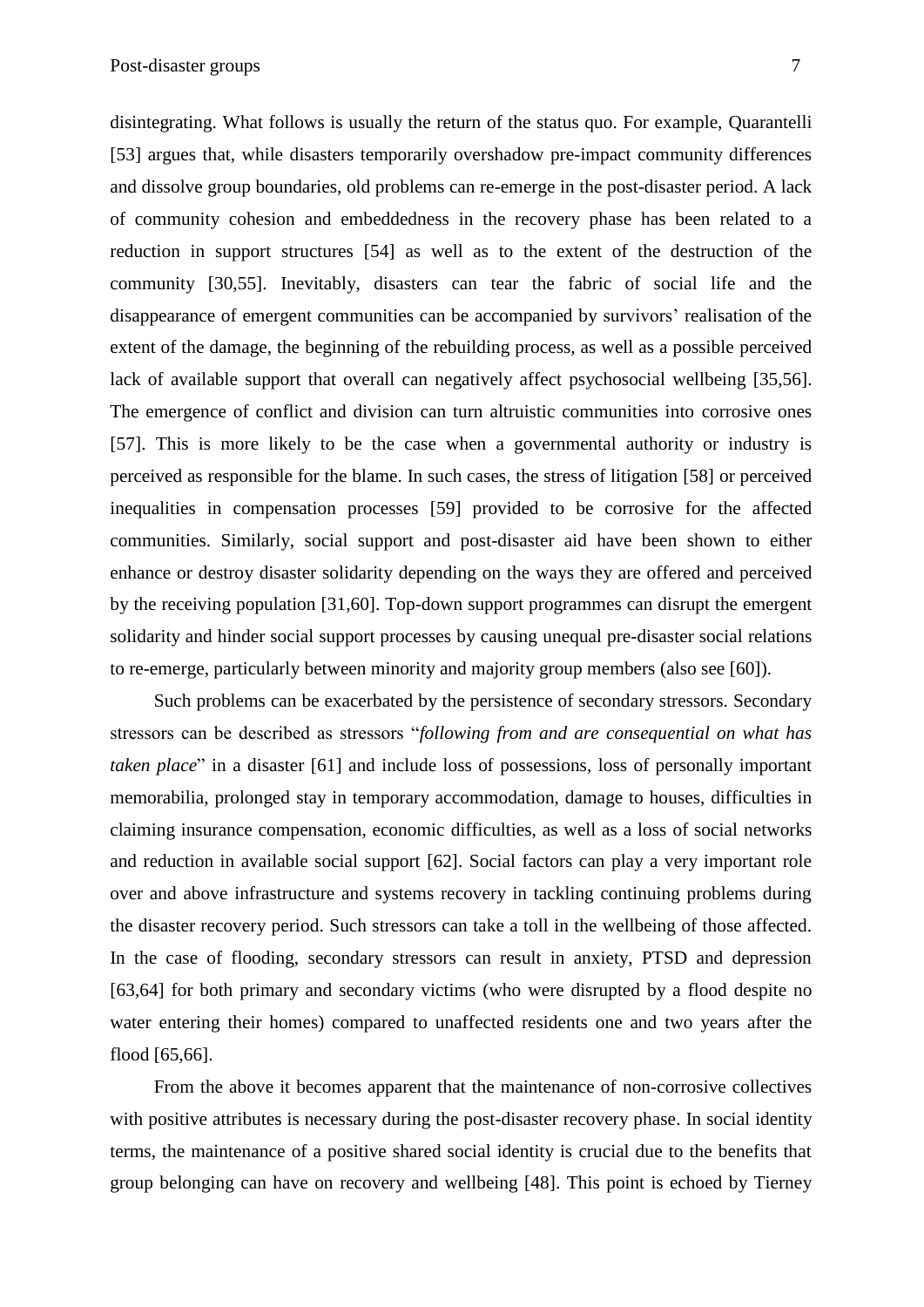and Oliver-Smith [67] as well as by Oliver-Smith [60] who suggest that, apart from material issues, proper recovery processes attempt to fix the torn fabric of social life and to reestablish a community identity. Commemoration is a process of particular importance to disaster recovery [31,68]. Commemorations can be conceptualised as collective rituals that can act to create a sense of community and commonality [69]. Since disasters can damage a community's social fabric, commemorations and anniversaries can have significant psychosocial functions since they can help re-establish the presence of community, facilitate a sense of belonging and solidarity, and enhance the overall recovery process [68].

#### **1.3. The present study**

So far, we have established that shared social identities can emerge during disasters and their effects can be very beneficial both for the response stage as well as in relation to survivors' wellbeing. However, we also showed that disaster communities can decline during the recovery phase, and some types of communities can become corrosive. Given the importance of shared social identities in terms of the support they can mobilize, our aim in this paper is to examine the factors and processes that can contribute to the decline or sustenance of emergent shared social identity following the disaster. More specifically, we are interested in their endurance both in terms of any contextual affordances (e.g., common fate) as well as in terms of any strategic or conscious actions people undertake to sustain a shared identity across community members (e.g. resident meetings). Before our analysis we discuss the context within which our study was conducted.

### **1.3.1. The 2015-2016 York Floods**

This research took place in York, a city located in North Yorkshire, England, which was hit by Storm Eva in December 2015. The Environment Agency (EA) had issued flood warnings from December  $23<sup>rd</sup>$ , and the storm hit York on December  $24<sup>th</sup>$ . York is crossed by two rivers, the Foss and the Ouse, and on December 25<sup>th</sup> the waters almost entered the control room of the floodgate barrier on the Foss. The EA decided to lift the floodgate to lower the water levels and maintain control over the barrier, and that resulted in the river flooding the surrounding area; around 350 houses and 157 businesses in 37 streets were flooded, and 250 residents were evacuated. A multi-agency response was organised, which involved the North Yorkshire police, the EA, Fire and Rescue services, the City of York council (CYC), and Yorkshire water [70]. There were reports of a strong community spirit in public and media discourses, with around 250 residents and 25 other volunteer groups assisting by gathering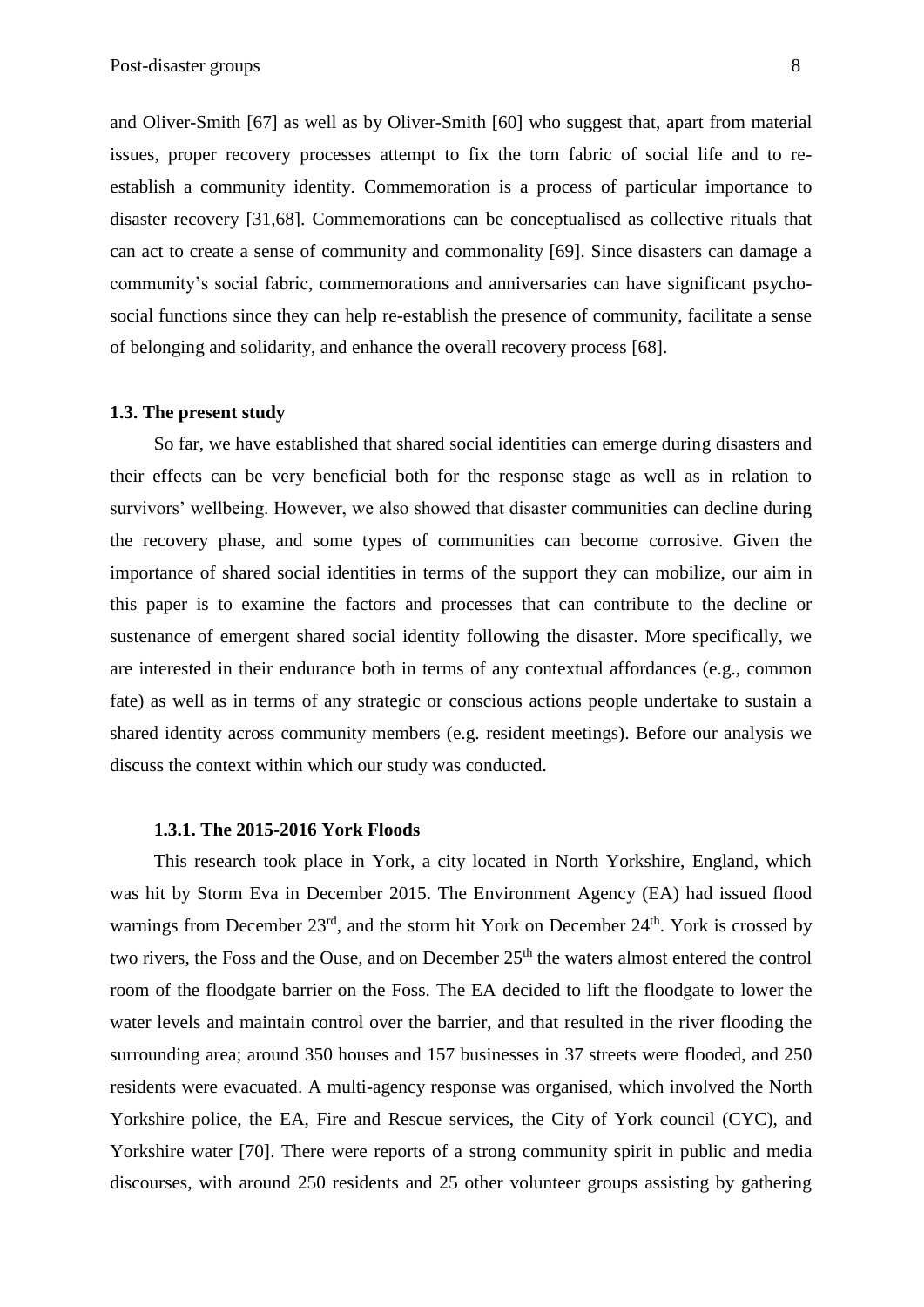and organising donations, cleaning properties, and filling sandbags. During the period in which our interviews took place, some secondary stressors were still ongoing. For example, some houses were still being repaired and some residents still lived in temporary housing (including some of our participants). In July 2017, almost 18 months after the floods, York residents were continuing to contact the Citizens Advice York for mental health support to assist them to come to terms with the emotional impact of the floods [71].

#### **2. Method**

#### **2.1. Participants**

Semi-structured interviews were conducted with 19 residents in March 2017, almost 15 months after the 2015-2016 York floods. We decided to conduct the study in this timeframe since a) a long time had passed since the immediate impact, b) it was the period when some residents were finally returning to their homes, and c) it is a period when secondary stressors can still be prevalent [65,66] and social support might be necessary. Nine participants were male, 10 were female, and their ages ranged from 30 to 75 years old  $(M = 52.1, SD = 11.77)$ (see Table 1). All participants lived in or close to the flooded areas and came from different households. Due to the inherent difficulties of applied research in disaster populations, and particularly regarding recruitment, we used an opportunity sample based on participants' willingness to be interviewed. Sixteen participants lived in homes that were flooded and three were indirectly affected – i.e. they were disrupted in terms of communication, commuting to work, or access to resources, but *without* water entering their houses. One participant was still in temporary accommodation, while some faced various persisting problems such as an inability to claim insurance compensation, property damage, reoccurring stress on rainy days, and irrecoverable possessions. Ethical approval for the study was obtained from the Cross Schools Research Ethics Committee of the University of Sussex. In the results section, participants appear by their respective number and their flood status (e.g. P1F stands for 'Participant 1 Flooded', whereas P6I refers to 'Participant 6 Indirectly affected').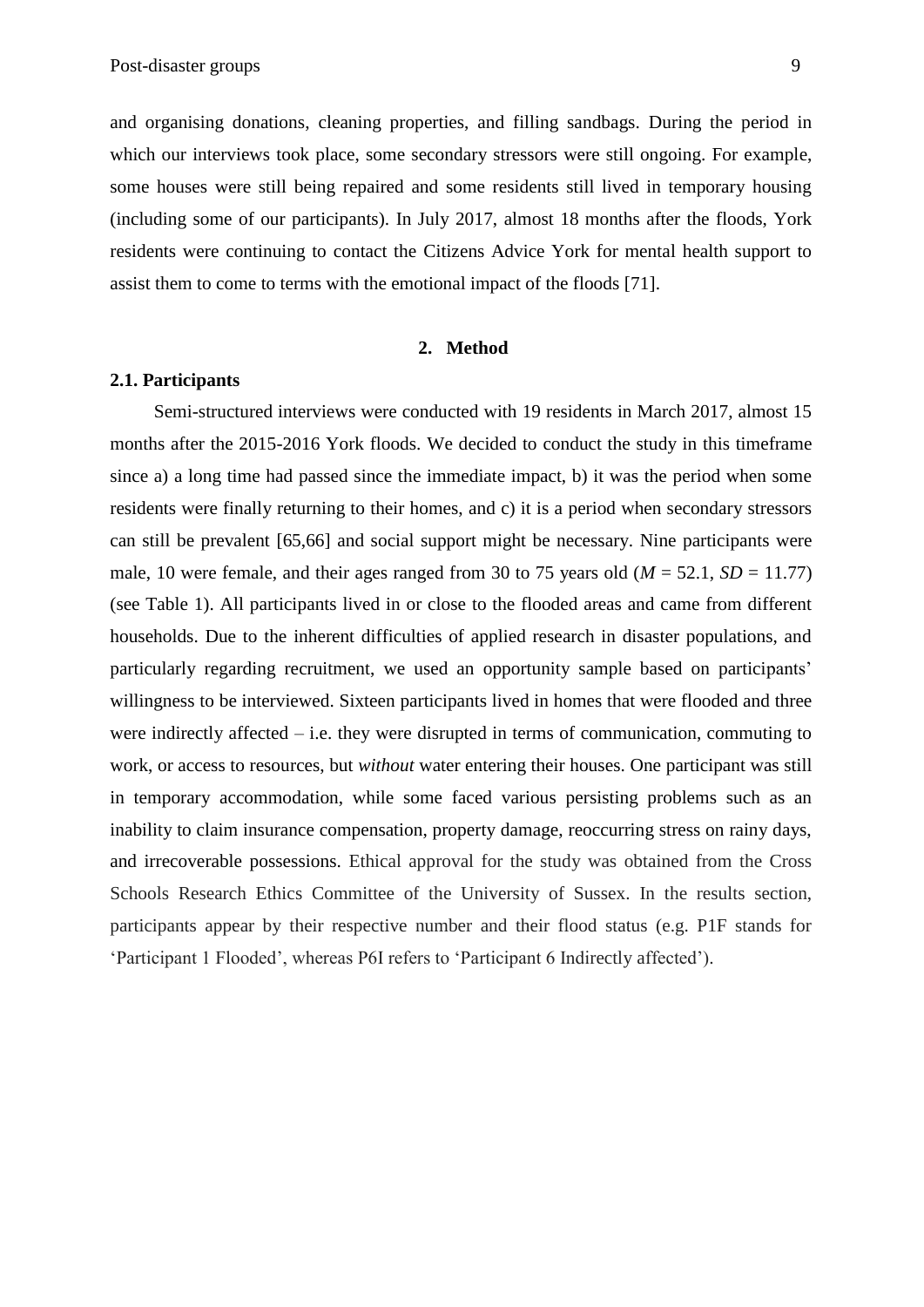| Participant     | Gender      | Age | Flood status        | of<br>Endurance<br>emergent |
|-----------------|-------------|-----|---------------------|-----------------------------|
|                 |             |     |                     | shared identities           |
| P <sub>1</sub>  | $\mathbf f$ | 38  | Flooded             | Yes                         |
| P <sub>2</sub>  | m           | 50  | Flooded             | Yes                         |
| P <sub>3</sub>  | m           | 75  | Flooded             | No                          |
| P4              | f           | 47  | Flooded             | No                          |
| P <sub>5</sub>  | f           | 46  | Flooded             | Yes                         |
| P <sub>6</sub>  | f           | 54  | Indirectly affected | No                          |
| P7              | f           | 42  | Flooded             | No                          |
| P <sub>8</sub>  | m           | 66  | Flooded             | Yes                         |
| P <sub>9</sub>  | m           | 47  | Flooded             | Yes                         |
| P <sub>10</sub> | m           | 45  | Indirectly affected | No                          |
| P <sub>11</sub> | f           | 43  | Flooded             | Yes                         |
| P <sub>12</sub> | m           | 30  | Flooded             | Yes                         |
| P13             | f           | 46  | Indirectly affected | Yes                         |
| P <sub>14</sub> | m           | 66  | Flooded             | No                          |
| P15             | f           | 63  | Flooded             | Yes                         |
| P <sub>16</sub> | f           |     | Flooded             | Yes                         |
| P17             | m           | 67  | Flooded             | Yes                         |
| P <sub>18</sub> | m           | 56  | Flooded             | N <sub>o</sub>              |
| P <sub>19</sub> | f           | 58  | Flooded             | No                          |

**Table 1.** Participants' demographics, flood status, and perceptions of enduring shared identities.

### **2.2. Procedure**

### **2.2.1. Interview questions.**

The interviews were semi-structured and in total lasted around 13.5 hours ( $M = 40.75$ ) minutes,  $SD = 13.26$ ). Three interviews with participants whose homes were flooded were conducted by telephone, and the rest face-to-face in a place that suited both participants and the interviewer (first author). Participants signed a consent form or gave their consent to be recorded and interviewed by telephone.

To construct our interview schedule, we drew on the theoretical framework of SIMCR [25,26]. The interviews focused on participants' experiences of their community in relation to the flood at the time of the interview. The questions addressed participants' and other people's behaviours, including extent of coordinated activity and social support, and experiences of common fate and shared identity with others.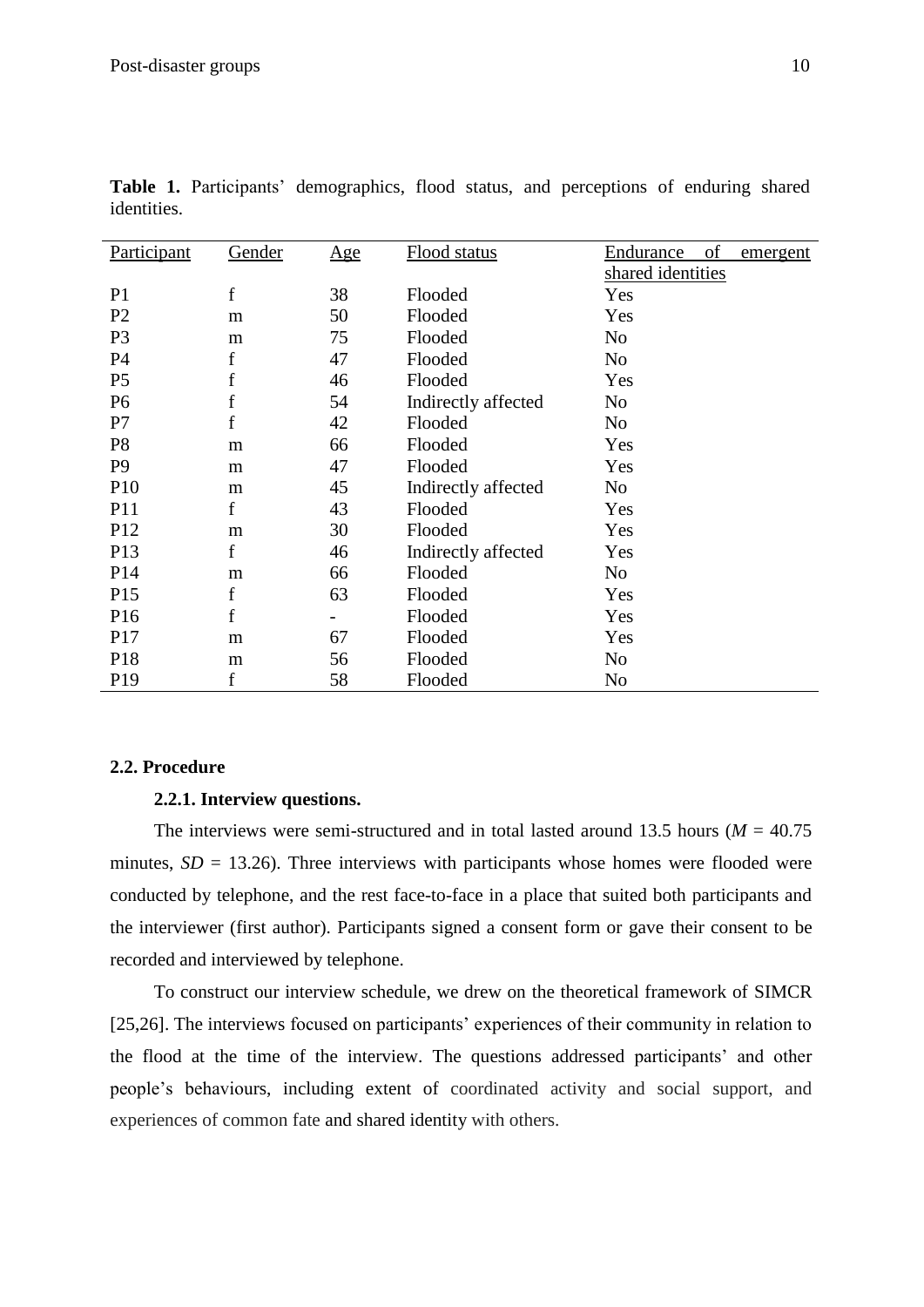#### **2.2.2. Analytic procedure.**

After the interviews were transcribed, we went through multiple readings and initial note taking. Our readings were informed by the social identity literature in relation to emergent group behaviour. Also, the aim of our analysis was to delineate the factors that contribute to the endurance or decline of emergent groups in the post-disaster period. For the aforementioned reasons we applied selective coding to our data and performed a realist, deductive thematic analysis [72,73]. Similar to previous research [27,28], as indicators of shared social identity we treat instances in which participants discuss their experiences in terms of unity or feelings of togetherness with others as well as in terms of a sense of community.

#### **3. Results**

This section is organized around the key themes and subthemes that we identified in our analysis. The first theme concerns how shared social identity emerged during and in the direct aftermath of the floods and is largely a confirmation of previous findings. Theme two explores the factors that aided in the maintenance of the shared social identity 15 months following the floods, whereas theme 3 covers the reasons behind the perceived decline of shared social identity. A visual presentation of the themes can be seen in figure 1.

**Figure 1.** Factors that aid in the endurance or decline of emergent shared social identities in the long-term post-disaster period

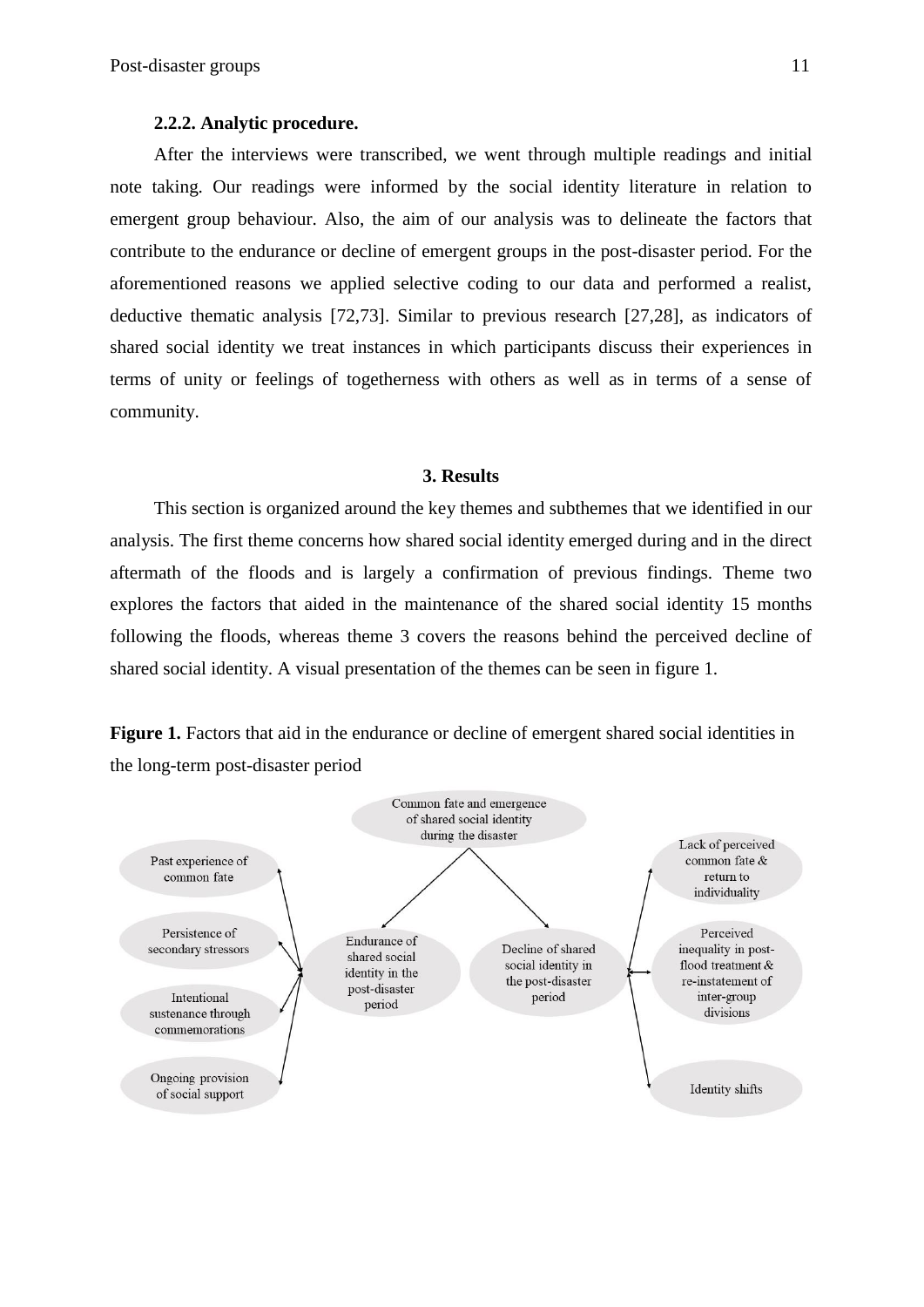# **Theme 1: Shared social identity is a function of common fate during and in the immediate aftermath of the disaster**

Similar to previous findings and in line with the SIMCR, it was common for participants to state that the experience of common fate during the disaster led to an increased sense of togetherness. When asked whether she experienced a sense of togetherness, P1F replied that:

# **Extract 1**

P1F: yeah I think, ehm, see that's the one thing I think about the floods […] those days afterwards where we all had to get back into the house and we all had to go up and take out our stuff, people from the council came with skips and trucks and stuff and were taking away our possessions, and there were people standing on the street, our neighbours we had known for years crying their eyes out because they had to get rid of all kind of, you know, they've lost family photos, memorabilia and wedding presents and stuff [inaudible] people were upset and they were shaking, I think everybody was in the same boat as well, and I think we, it does draw the community together more

Earlier in the interview, P1F reported that a shared social identity emerged between herself and her neighbours due to finding oneself experiencing common problems and procedures, as well as sharing similar psychological reactions ("*everybody had been, mostly they'd been in their houses, in, gone through it, so we'd all come off at the same time, got off the boat at the same time, I think we were all kind of complete in shock and complete disbelief*"). In a similar manner, P13I describes a collapse of pre-existing group boundaries and a temporary disruption of the status quo during the disaster that facilitated the emergence of togetherness within the community ("*it's across York as well, it's new networks that have formed because of that and you know I think it, yes it, it promoted social cohesion in a strange way, you know cohesion across the classes you know, across the social groupings, the income divides*"). However, in extract 1 it also becomes evident it is not only the shared experience of common primary stressors (e.g., floodwater) but also of *secondary stressors* (e.g., undergoing stressful cleaning procedures following the flood) that facilitated a shared social identity in the period following the immediate impact of the floods.

Importantly, when the lack of institutional support was perceived in collective terms as a community problem, this too helped foster a sense of togetherness. For example, P13I stated that:

# **Extract 2**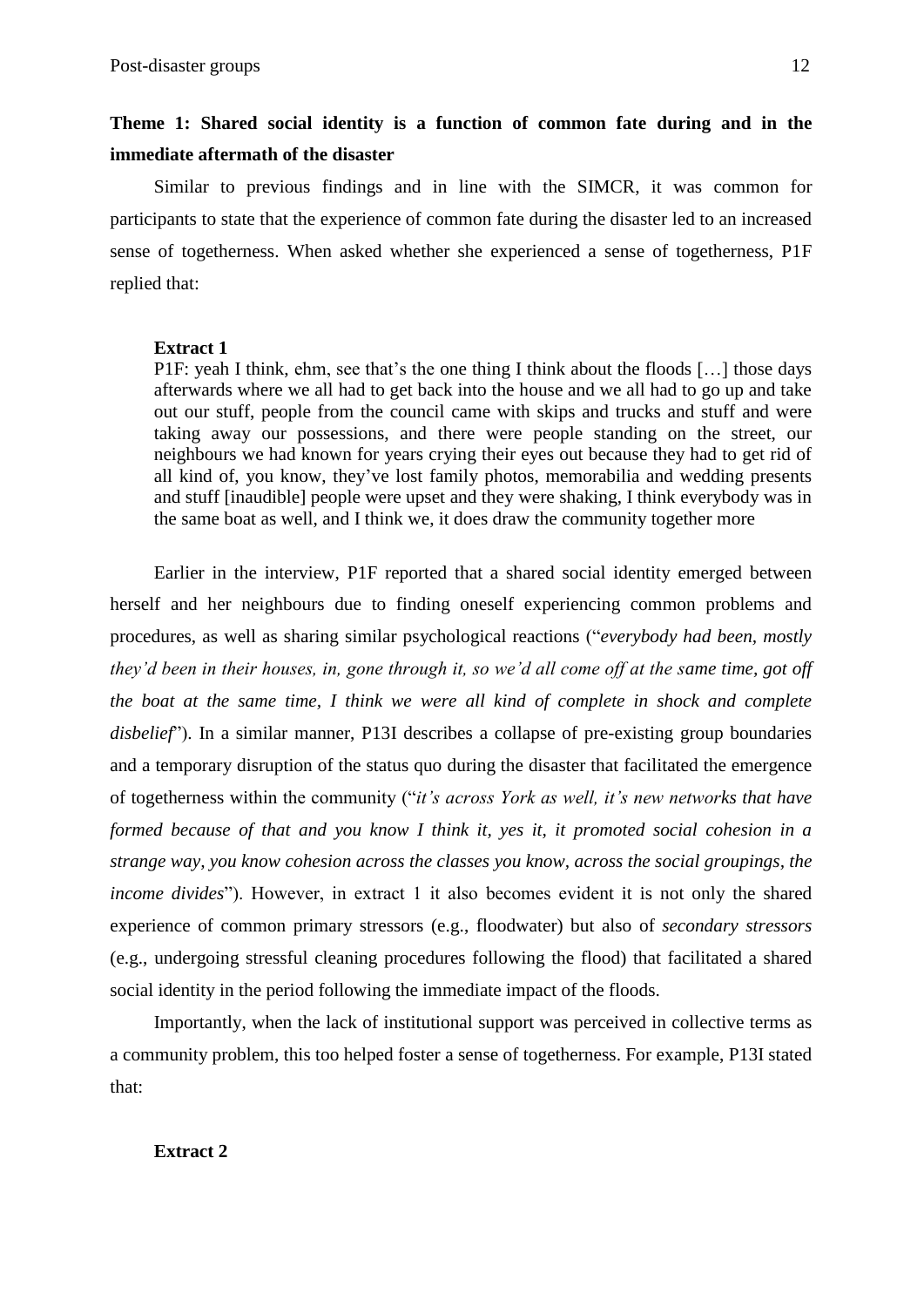P13I: we bonded even more strongly, because there was nobody else to support us, there was nobody else to support the residents, well there were but they weren't getting the help when they actually needed it and in the forms that they needed it, ehm, so I think in a sense it strengthened our social bonds.

The extract above makes the point that perceptions of common fate aren't only generated through being affected by the same physical phenomena (e.g. flooding) but also due to a perceived collective lack of support. The latter can operate as comparative context against which a shared social identity can emerge among participants.

# **Theme 2: Emergent shared social identity can be maintained in the long-term postdisaster period**

From the 19 participants, 11 stated that the shared social identity (i.e. the sense of togetherness) that emerged during the floods persisted even 15 months after the disaster. In the subsequent 4 subthemes we present how participants accounted for this experience. In general, participants discussed the maintenance of shared social identity in terms of past experiences of common fate, ongoing secondary stressors, intentional actions such as commemorations, and ongoing provision of social support.

# **Subtheme 2.1: Shared social identity can be sustained due to experiencing common fate in the past.**

When asked whether they still experience a sense of togetherness in the community, more than half of the participants replied positively. For example, P16F and P2F respectively stated that:

### **Extract 3**

P16F: I think because you've experienced something so horrible together

And

### **Extract 4**

P2F: I think you create a bond with the people and they, that, you know when you've been through something that's been very tough and you create a bond with people that have been through it also, I think that's why it it's lasting.

From the above it becomes apparent that changes in the comparative context against which people can come to see themselves as members of a common group aren't necessarily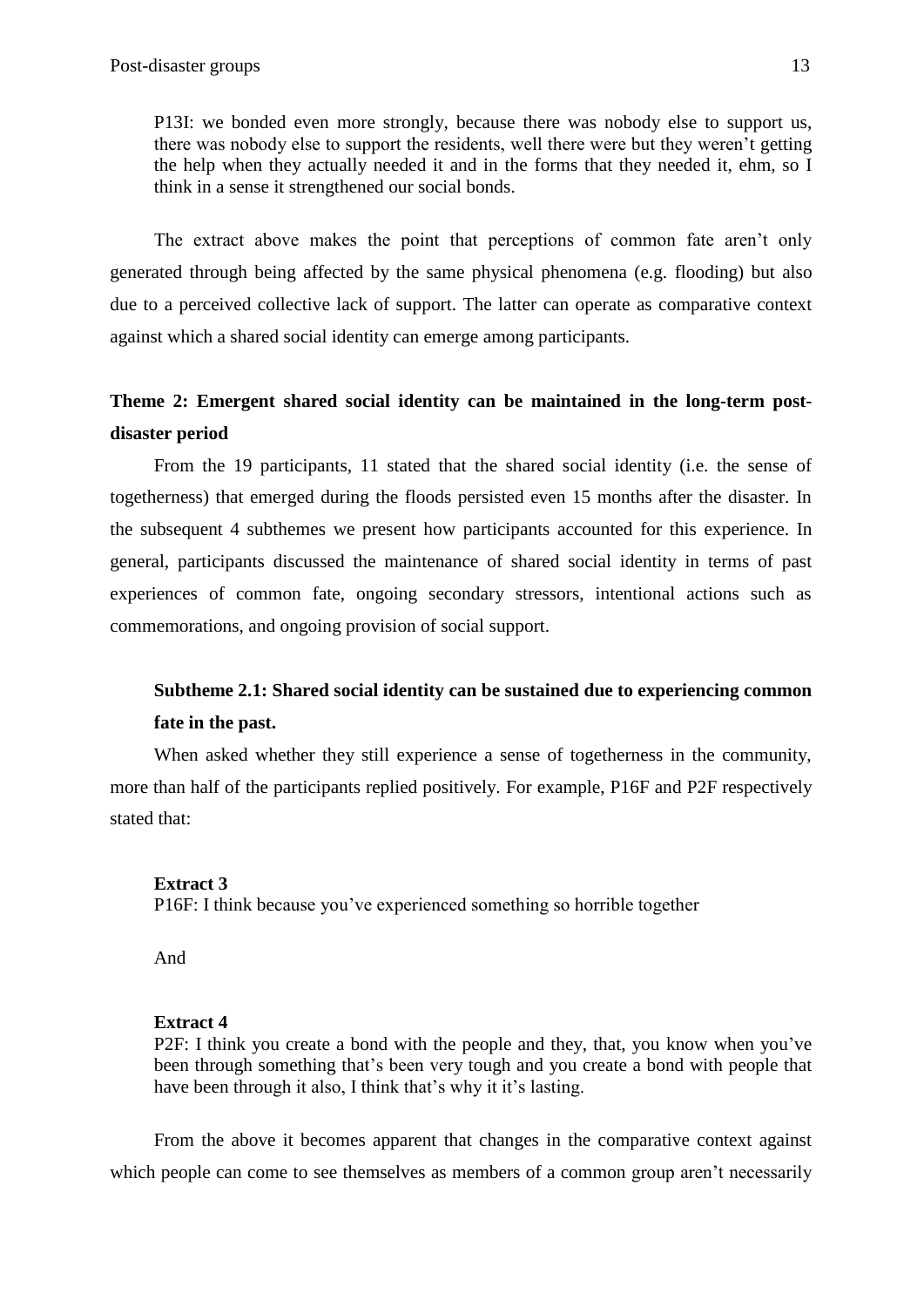temporary. Rather perceiving the experience of an adverse situation in a collective manner can maintain a shared social identity even in the long-term aftermath of the disaster in the form of stronger bonds with people. Other participants described potential mechanisms through which the sense of togetherness can persist:

#### **Extract 5**

P1F: because I think we have shared that common experience, and quite traumatic experience, so ehm it's something, I think this is such a massive part of your life and such a massive ordeal that when you do see people you actually want it's, it's quite nice seeing people who had to go through the same experience because you just think "I can actually talk about it to someone who's completely understanding"

In relation to the extracts above, we suggest that the experience of common fate during a disaster can give rise to a shared social identity that can persist in the post-disaster period due to the strong bonds that were created between the survivors. In extract 5, P1F shows that such bonds can solidify because of a perceived sense of mutual understanding between residents. Thus, shared experiences of the disaster can become ingrained into people's identities which can result in mutual recognition and increased openness in communication ("*someone completely understanding*"), which in turn maintains the emergent sense of togetherness.

# **Subtheme 2.2: Shared social identity can be sustained through the experience of similar secondary stressors.**

As we discussed in relation to Theme 1, for some the experience of secondary stressors in the immediate post-flood period gave rise to a shared social identity. However, secondary stressors such as fear of reoccurrence of the event can persist for a long time following the immediate impact, and in our case, reminders such as rising rivers due to intense rainfall appeared to foster a shared social identity. For example, when asked whether there is still a sense of togetherness, P11F replied that:

### **Extract 6**

P11F: ehm, yeah, I think so, oddly came back a little bit, probably it was a bit, you know, I think it was the early part of December when the Foss started rising again, that pulled people, […] everybody's talking about the same thing, we are all talking about, and I said, I did have a conversation [inaudible] the river and of course it wasn't anywhere near, cause it was just the normal level of flowing, but I think a little bit more cohesion just because of the common experience ehm […] I think there's a little bit more cohesion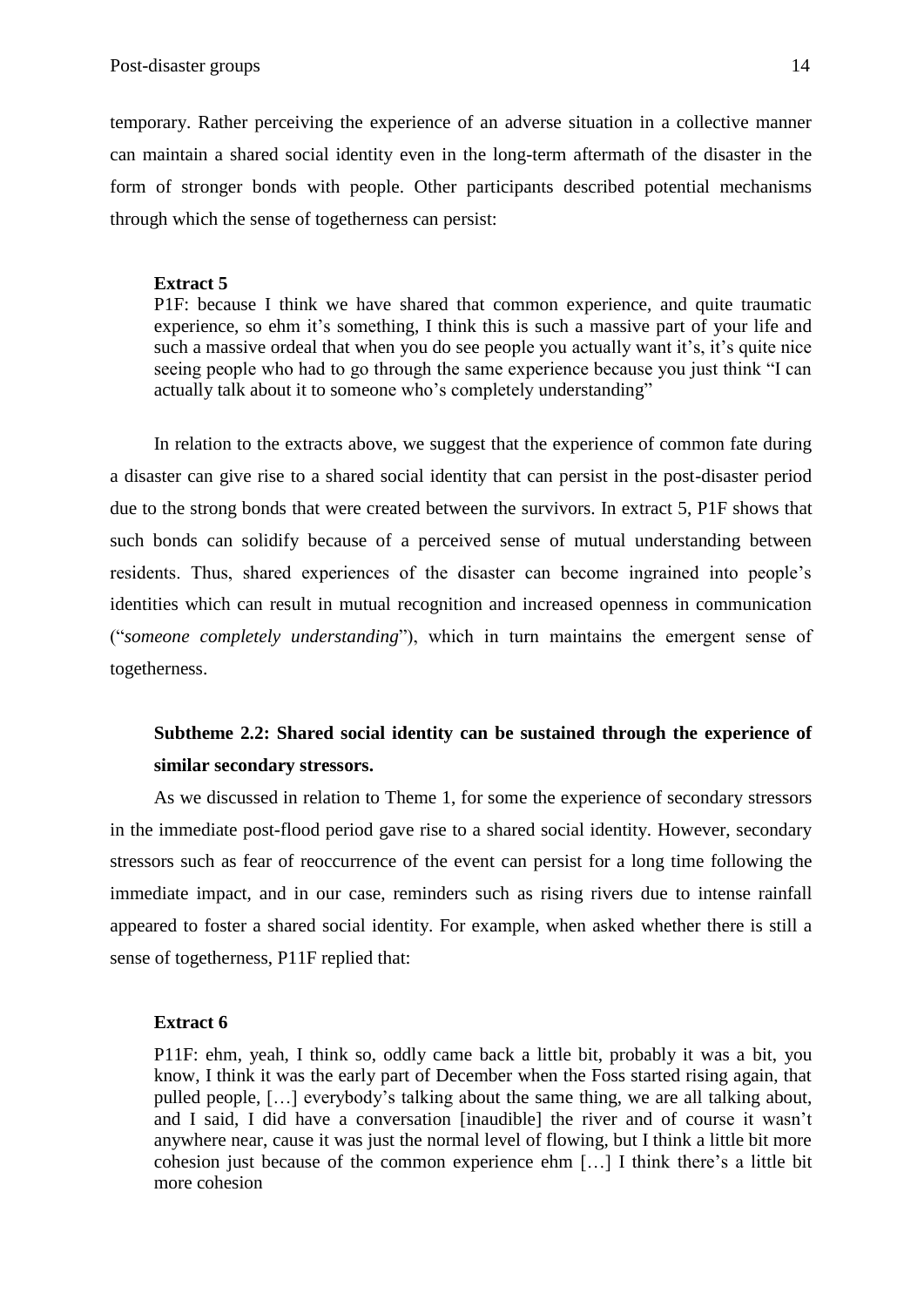Here, the sense of togetherness does not appear as operating indefinitely following the flood, but as disappearing and re-emerging ("*came back*"). Instances of heavy rain acted as reminders of the previous flooding event and acted as comparative context against which people came to see themselves as ingroup members. It is important to point out that such emergent categorisation processes were not automatic but were communicated and enacted as such in collective terms by residents ("*we are all talking about it*", "*talking about the same thing*"). Thus, perceiving an instance in relation to previous events (e.g. the previous flood) that were experienced at a collective level could have caused shared identities to become salient again.

# **Subtheme 2.3: Shared social identity can be intentionally sustained through commemorations.**

In some instances, it became apparent that the shared social identity can be intentionally pursued by the residents in events such as commemorations:

# **Extract 7**

P17F: … yes, ok, and we all went to that piece of ground with a glass and a bottle of champagne and we had a chat and raised the glass, but it was blooming cold and I had a house full of family and friends anyway so we spent about half an hour also chatting and then we came back, but that was quite nice and I think it's still there, "alright we're all busy with our work, our hobbies and whatever, but we still have that underlying core of the community that we developed during the floods"

E: I see, why, why is it sustained?

P17F: ehm I think because we were all brought together, we were all made to realise that we are very similar in many ways, although we are very different, we are very similar, and so this is our little place, this is us and this is where we belong. We did actually want to close the road and have a street party, but the council weren't very keen on that.

Shared social identities (as expressed in perceived community spirit and togetherness) were actively sustained through residents' meetings during the anniversary of the floods, where the community feeling is actively pursued. The importance of commemorations in the post-disaster recovery period has been discussed previously [68]. In our case, community gatherings are described as positive experiences and as a validation that the continuity of the community spirit is ongoing despite the re-emergence of everyday routines ("busy with our work … during the floods"). Thus, following a disaster, commemorations and anniversaries can help to re-establish the existence of a community and strengthen a collective identity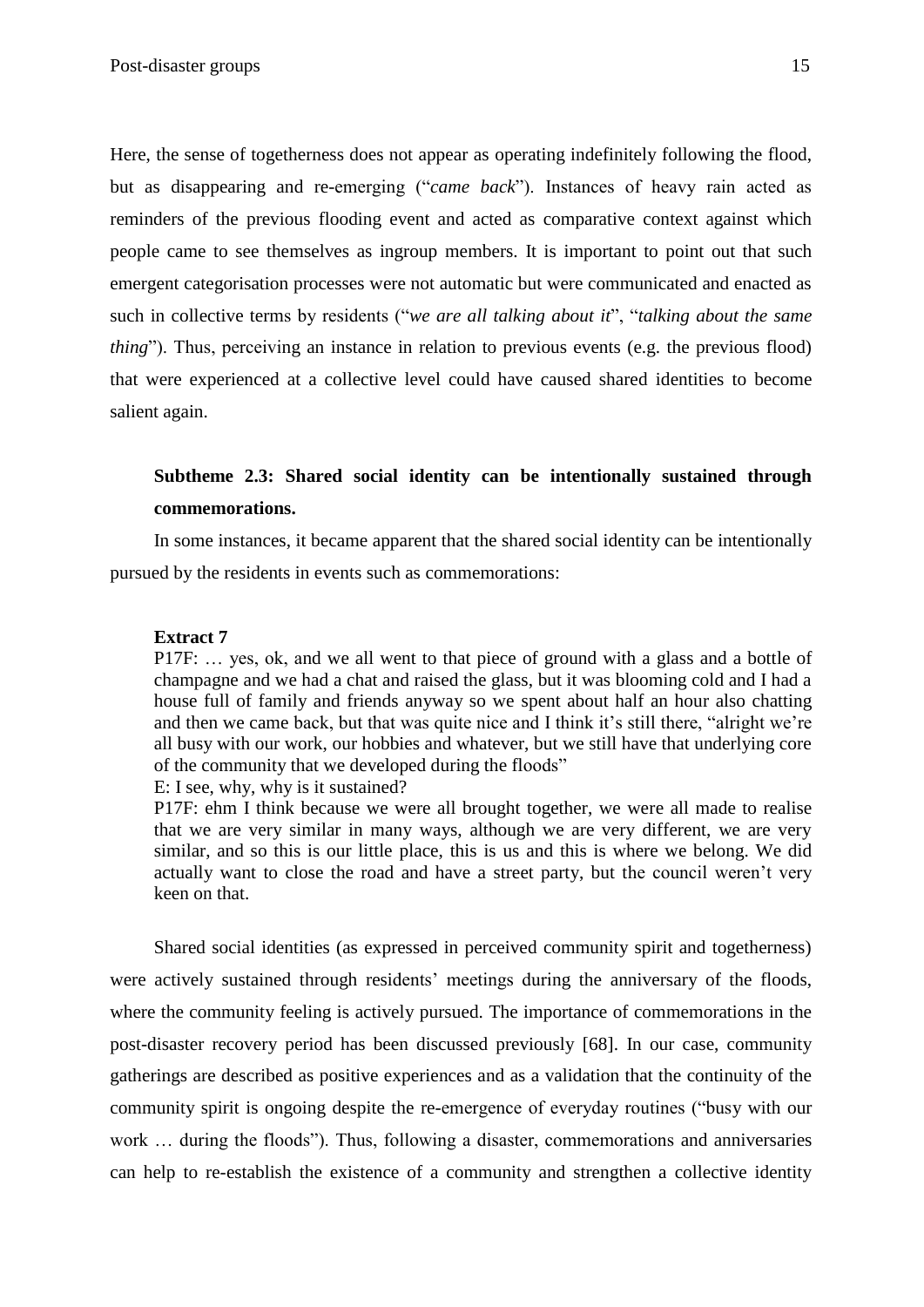among residents. It is also worth noting the important role that place and space plays in sustaining shared identities. A secure sense of place can be crucial for wellbeing [74], and here we make the case that specific landmark places and activities can also play a pivotal role in anniversaries and commemorations by being central elements around which a group identity is formed.

# **Subtheme 2.4: Ongoing provision of practical and emotional social support can sustain shared social identity.**

Some participants stated that the ongoing provision of social support reinvigorated their sense of belonging to their communities. For example, P12F stated that:

# **Extract 8**

P12F: […] and we were really kind of humbled by that [a £200 cash payout from a charity to all flooded residents] because it was so [inaudible] we didn't expect it at all, ehm, especially after you know a few months we kind of thought that was it, you know, we were, we got what we were gonna get and we had just kind of make the best of it and then in ehm I'd say October […] we got another eh £200 from the same charity group, which again we didn't know it was coming, it just showed up in my bank one day and I was like 'where did this come from' so that was like, that was you know incredibly touching really because we didn't expect it, and I still don't really know where the money came from except that it was [...] that that kind of stuff makes you feel you're part of a collective, but then you get the, this official side, the government and the council, which makes you feel you're kind of left to deal with it on your own, it's a weird sort of position.

Shared social identities can increase donations [75] and provision of social support [29] in disasters. In the above extract, we note the opposite relationship, whereby provision of support can facilitate a shared social identity in the long-term aftermath of a disaster. Despite that the sense of togetherness can decline following the main event, receiving ongoing social support was perceived as enhancing P12F's sense of belonging to a group ("makes you feel you're part of a collective") and as generating positive feelings. In contrast, perceived lack of support from official agencies was described as generating a sense of isolation and lack of support ("you're kind of left to deal with it on your own").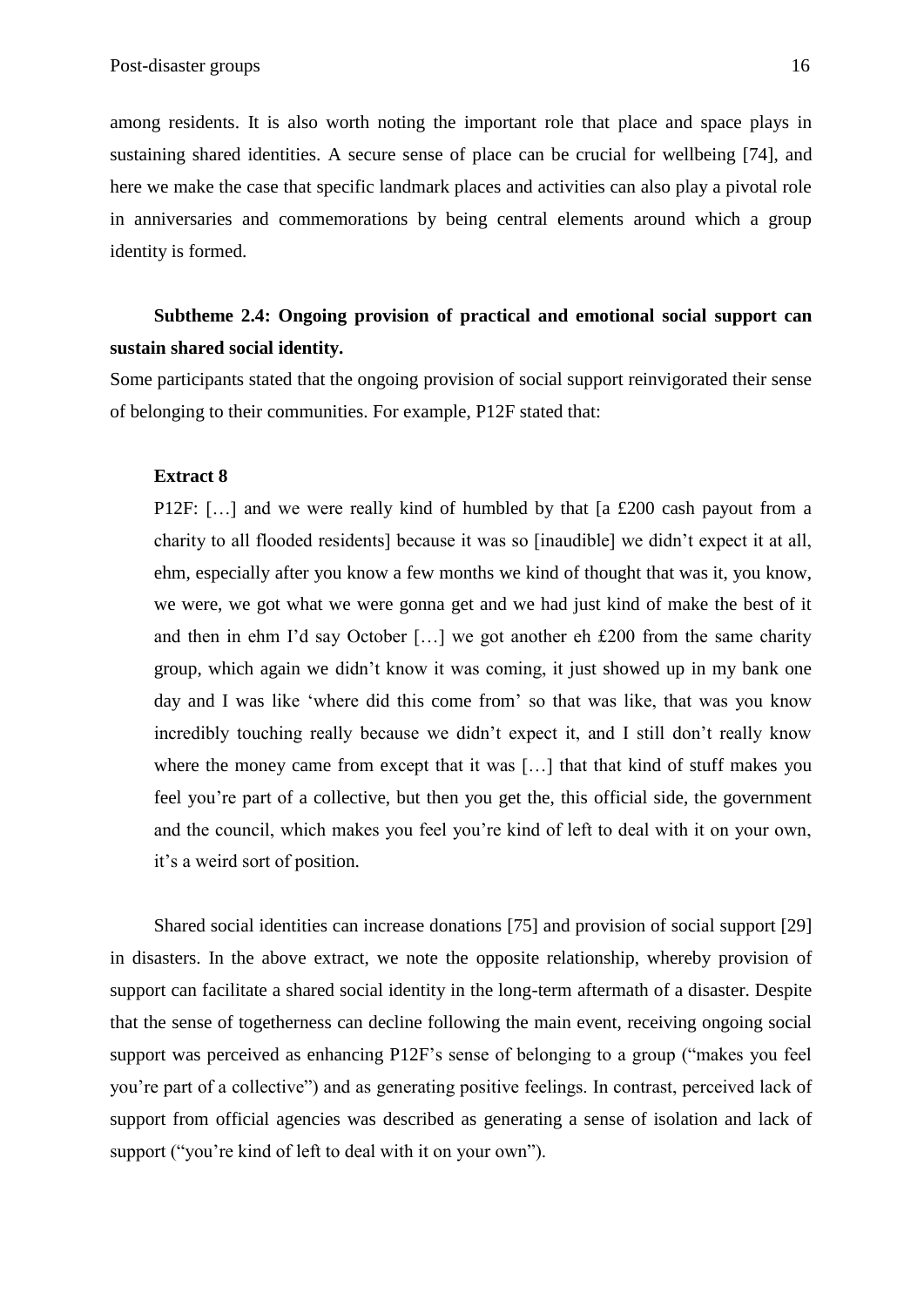However, aside from practical support it is also emotional support that can play a significant role in people's recovery through the sustenance of a shared social identity. For example, when asked whether she still receives support today, a participant stated that:

# **Extract 9**

P1F: ehm to a sense people are very interested and you know people, parents at school or friends, people are very interested to know when we are going to be back at the house or how it's going, and I feel as I get asked that question lost, and I'm glad that people care, I might say it feels quite depressing when it comes the answer after this, but there is always the same answer "no we don't know", but I I I'm very grateful that people do ask because I would feel incredibly isolated about us going through this, who were, still experience, but people not asking the question, so I do feel I'm getting support.

People's needs during the post-flood recovery period aren't stable but can change significantly over time, and so does their nature which can shift from collective (e.g. community cleanups) to more individualistic (e.g. claiming insurance and fixing one's house). In the case of P1F, the ongoing residency in temporary accommodation appears to be a persisting stressor. However, people's interest in her situation is perceived as manifestation of caring and therefore as an ongoing source of emotional support that tackles isolation and fosters a sense of belonging.

# **Theme 3: The decline of shared social identity in the post-flood period**

Eight participants stated that the emergent togetherness which they experienced during the floods had not persisted. In this section we discuss how they accounted for the decline in the emergent shared social identity, showing that the main reasons were construed in terms of perceived post-flood inequality, of a lack of common fate, and in terms of identity shifts.

# **Subtheme 3.1: Shared social identity can decline due to a lack of common fate**

The decline was framed by some participants as a natural process. For example, P10I stated that:

# **Extract 10**

P10I: it's called the blitz spirit, I'm sorry but this is all I can put it down to, it's just a thing that we realised we had it in World War II, when Londoners got bombed, instead of you know leaving each other to it and stuff like that, no, they came out with cups of tea, you know you've lost all your clothing 'oh here there is a coat for you', they call it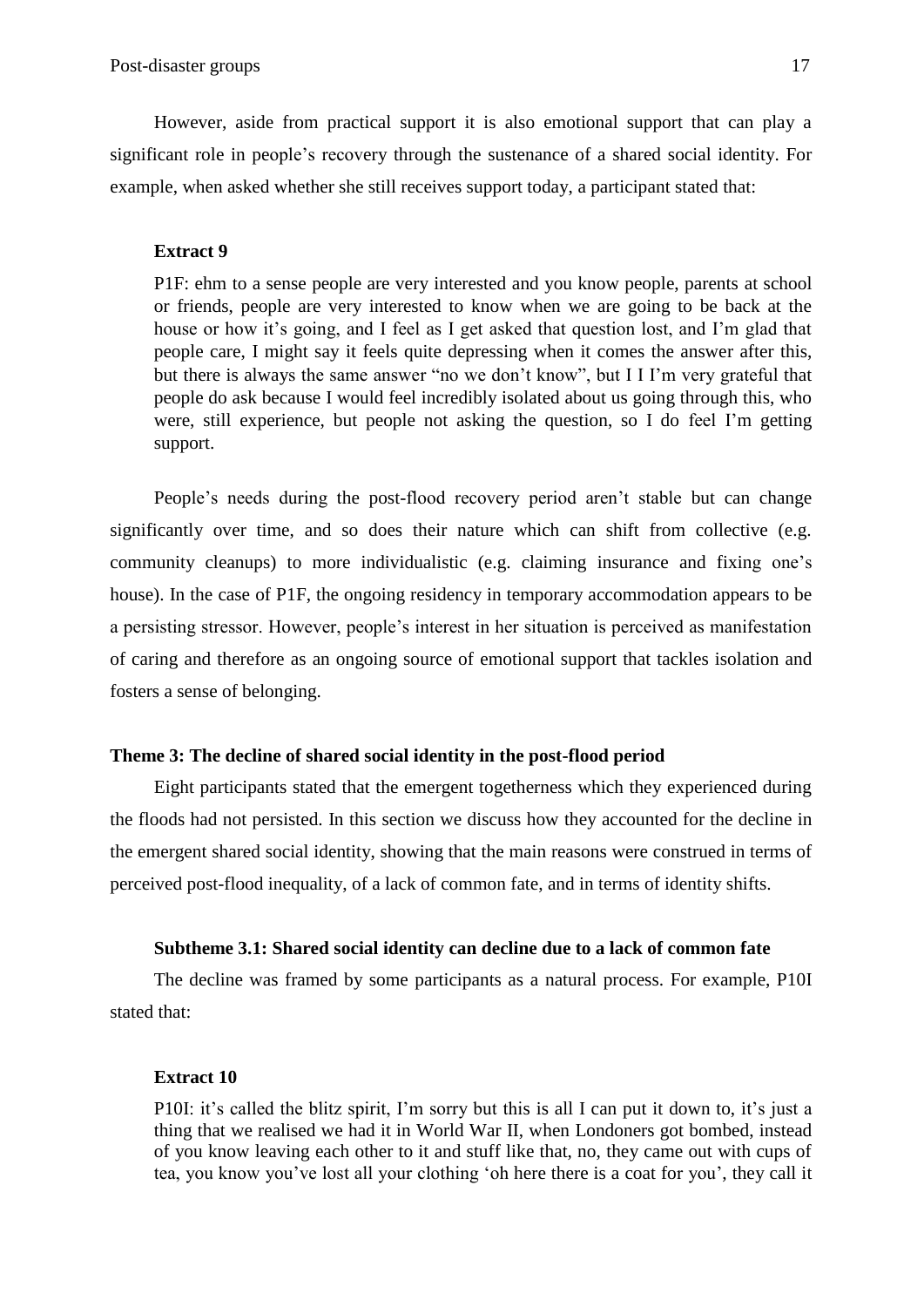P10I describes the emergent community togetherness as reflecting the 'Blitz Spirit' and describes it as a universal process. However, P10I stated that the sense of togetherness disappeared after the crisis, which echoes the point made by Fritz and Williams [20] about the decline of community due to the lack of shared threat. In SCT terms, psychological changes such as these occur due to changes in the comparative context; the crisis and shared adversity causes people to draw together, but the subsequent absence of such a phenomenon can cause the sense of togetherness to fade (P18F: "*I mean it all depends, the whole thing was dependent on the immediate crisis, so when you don't have an immediate crisis you are not really tested as to the how the community ethos has changed*", P10I: "*after the crisis is over we disband and go our own ways*"). Such experiences of adversity are influenced by P10I's use of "we" represents the decline of shared identity and the return to individuality as a normative, community-wide process rather than an inclination of the individual person. Some authors such as Frank Furedi [76] have argued that certain cultural narratives (such as national identity content) can shape the ways that people experience adversity. As a result, P10I's universal processes of decline could be linked to elements of the English national identity related to the Second World War and the narrative of the Blitz spirit.

While P10I refers to a return to individuality, in other cases participants referred to a return to pre-existing group divisions.

# **Subtheme 3.2: Shared social identity can decline perceived inequality in post-flood treatment.**

As we mentioned earlier, the widespread impact and the common situation that residents found themselves in during the disaster operated as the context against which previous intergroup boundaries dissolved and residents operated as a single, united community. For example, P6I stated that "*I think because there's so much of the city that was affected, that people were just looking at the city as a whole and everybody living in it, rather than specific communities, so even though we're gypsy Traveller, we were seen as York residents and we lost that, we became a whole community instead of a small community within.*" However, when asked why this shared sense of togetherness changed, this participant relied that: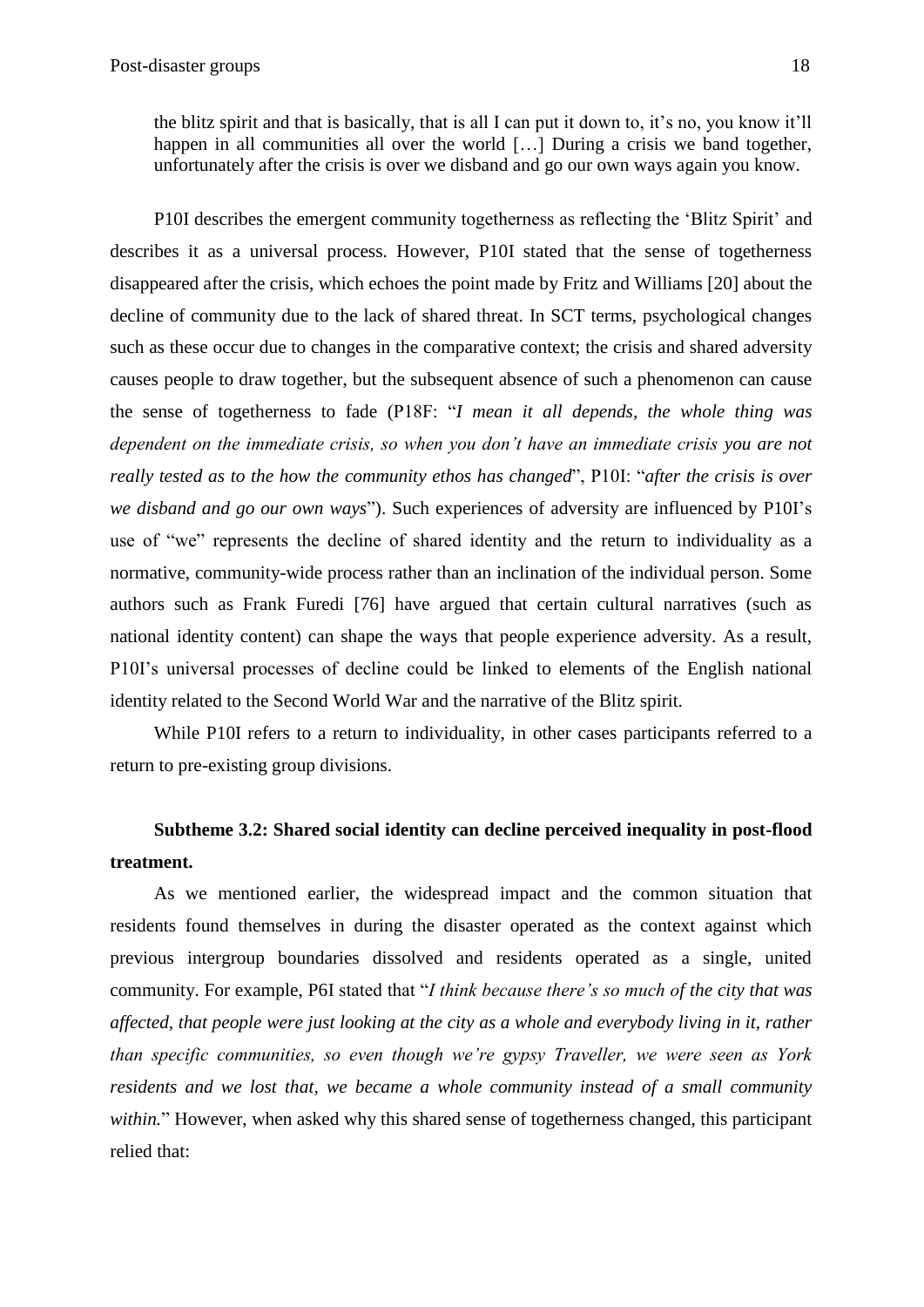### **Extract 11**

P6I: because that crisis isn't there anymore […] once the houses, people started going back into their own houses and homes and things, then York became separate again.

Despite the disaster temporarily breaking pre-existing group boundaries and facilitating the appearance of a larger community based on common suffering, the perceived inequality during the recovery period made the participant construe the event in terms of intergroup relations and pre-existing discrimination [54]. The restatement of the status-quo in the postdisaster period is well documented in the literature [53] and, in the case of P6I, settled residents' returning to normality served to re-introduce intra-community boundaries and perceived intergroup discrimination, finally damaging the wider emergent community cohesion. Similar was the case for P7F who, when asked about why she did not feel connected in the post-disaster period, stated that "P7F: "*I don't know, because we keep yourself to yourself, I suppose someone's gonna look back and think 'well the brigade never come to us' because there was after your own people*"." It appears that while common fate can operate as a mechanism for unity, previous group boundaries can still become salient when differences in the response period are perceived in ingroup-outgroup dimensions ("us", "your own people"). Thus, the return to 'normality' can be described as the re-emergence of pre-existing group boundaries and the status quo.

# **Subtheme 3.3: Flood-related shared social identity can decline due to identity shifts.**

Other participants described the subsequent lack of togetherness in terms of contextual changes that made other identities other than the 'flood' identity more salient. For example, when asked about why the sense of togetherness declined, P14F states that:

# **Extract 10**

P14F: people refocus ahm, they get back their sense of the rest of their lives, ahm, you're no longer primarily a flood victim, you got other things happening so you can't, no it's not, can't be a vocation, it can't be your primary identity, not for very long, and that depends on your circumstances, so if you got small children you might find you have a lot more continuously in common with other people who got small children, ahm, I think some of the other factors, and then it differentiates more and more, some people are back after three months, some people after 6 months, some people not back for a year or 15 months, ahm, so yes divisions emerge, differences emerge, not divisions necessarily, and there will be different [...]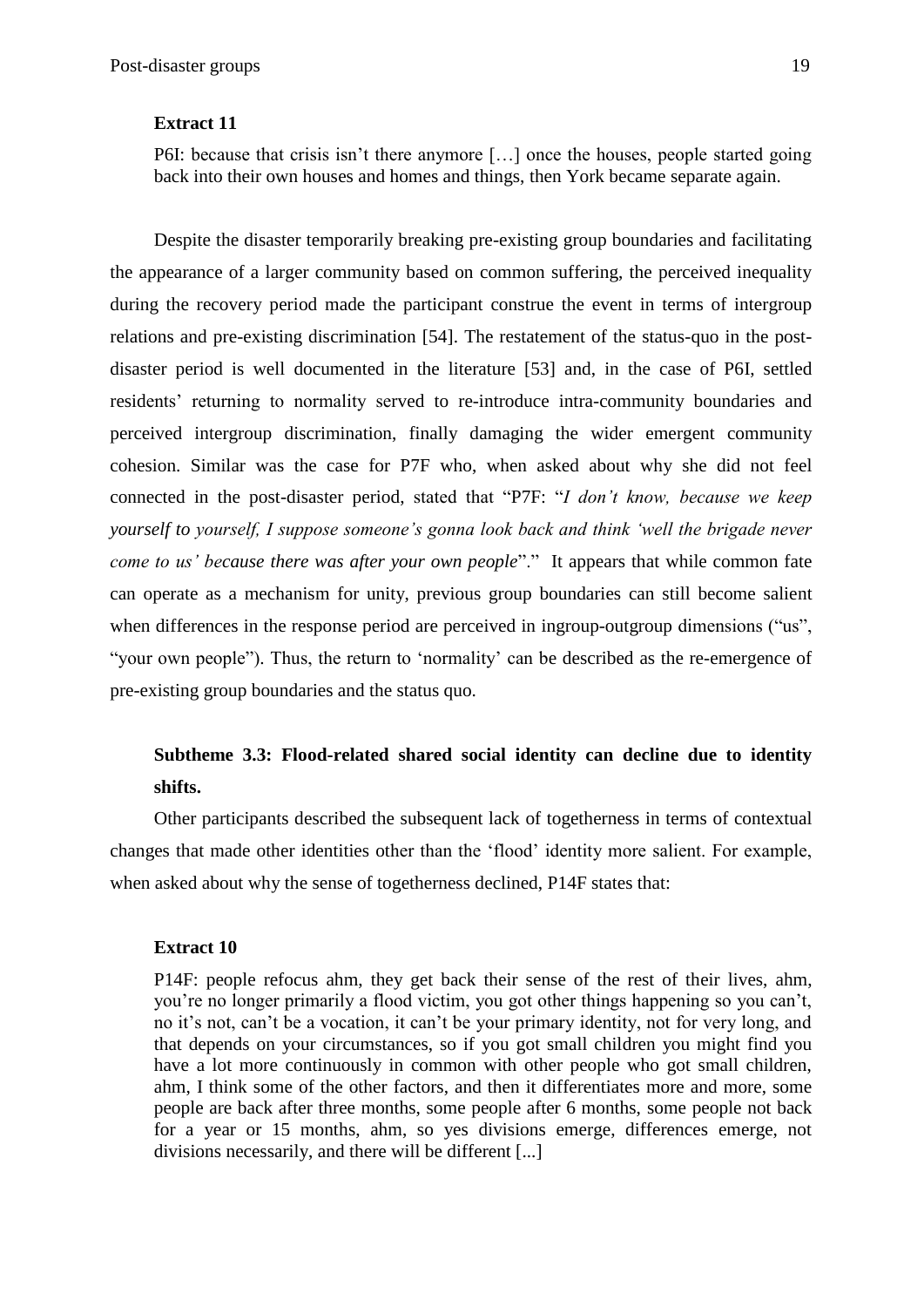Flood identity can emerge in relation to the disaster context and become a source of unity during the impact and immediate aftermath of a disaster. However, according to P14F, changes in the immediate and post-disaster contexts can cause identity shifts in disaster survivors ("no longer primarily a flood victim, you got other things happening"). After the floods, survivors are positioned in more fragmented ways, since people's needs and recovery time are likely to vary. Inevitably, this can cause the salience of different social identities for different people ("divisions emerge, differences emerge") and the subsequent decline of the previous operant shared identity which acted as the basis of togetherness.

#### **4. Discussion**

Previous research has established that community groups can emerge in disasters and provide those in need with crucial social support [20,23,31], but also that emergent groups can decline in the post-disaster period [20,35,77]. In this paper, we adopted a social psychological approach to examine the processes the contribute in the endurance or decline of emergent groups in the long-term aftermath of the disaster.

As we mentioned earlier, the development of community resilience sits at the forefront of strategies employed to deal with the increasing impact of climate change [9,19]. To conceptualize community resilience, the most usual indicator and target of interventions is the development of social capital, which rightly assumes that stronger and more cohesive community networks will be able to respond better to and cope more efficiently with the impact of disasters [10,11,51,78]. However, as some researchers have argued, the notion of social capital cannot account for the processes that mobilize existing networks [13] or for the emergence of novel, unexpected capitals [17] (or social capacity, to use a non-economic and less reductionistic term; also see Tierney & Oliver-Smith [67]). A more general argument has been made about the importance of adopting a systems thinking approach that will theorize on the links between the individual, the collective, and the structural levels, and will generate theories to be tested empirically [5].

Considering the above points, a distinct contribution of our paper is the explanation of the processes described above on the basis of self-categorization theory in social psychology [43], and more specifically on the tenets of the SIMCR [25,26]. This framework allowed us to conceptualise emergent communities as the manifestation of emergent shared social identities and trace the precise dynamics of the factors that affect their progress. We construed shared social identities as participants' talk about a sense of togetherness, unity, and solidarity. Considering the benefits of shared social identity for wellbeing [46–48], the maintenance of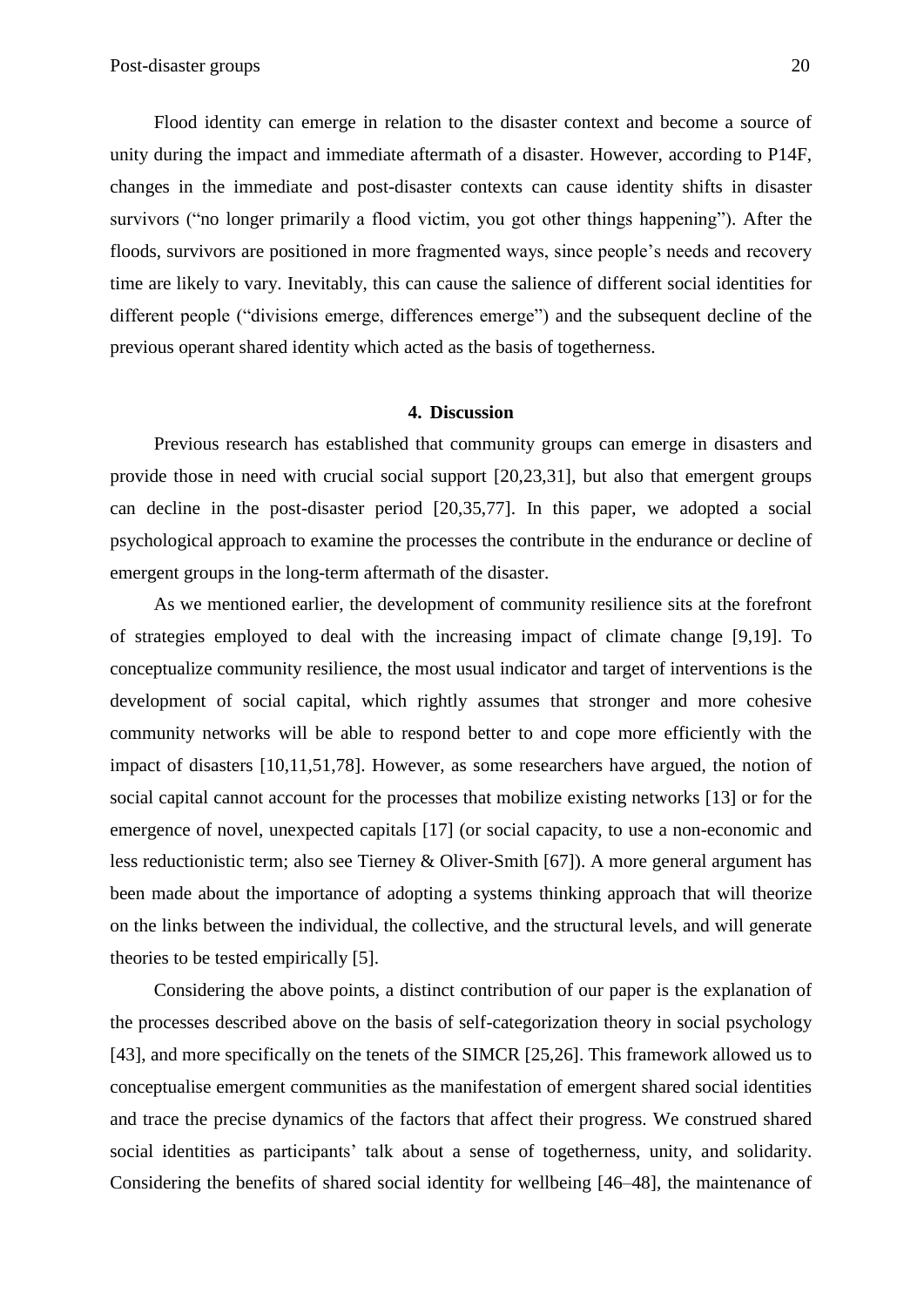positive groups in the post-disaster period can be crucial for health and the recovery period [3,38,74]. This approach allows us to identify antecedents as well as outcomes of shared social identity and identify how they might interact with other socio-structural factors. This approach also allows us to generate hypotheses that can be tested empirically (e.g. see [49]).

First of all, the first part of our thematic analysis verifies previous findings (e.g. [27– 29]) on how perceived common fate both *during the incident* as well as in the direct aftermath can contribute to an emerging shared social identity among participants. Participants who experienced common fate perceived themselves to be members of a wider community and felt a sense of togetherness with others whom they saw as undergoing the same hardship or the same secondary stressors. Thus, the first element of our thematic analysis attests to the appropriateness of the SIMCR as an explanatory concept of emergent groups in disasters.

In relation to the endurance or decline of shared social identity in the post-flood period, participants were almost split. Regarding endurance, perceptions of past common fate served as the glue that sustained this sense of togetherness 15 months following the incident. Those participants reported increased understanding and openness in communication with residents that they saw as having undergone the same hardship. *Thus it appears that emerging shared social identity can in some instances be transformed into enduring social capital*. In other cases, when secondary stressors were perceived in collective terms, a shared social identity that seemed to have disappeared following the incident seemed to re-emerge. Following this observation, it would be useful to know how reminders of extreme events might affect wellbeing when they are perceived in individualistic terms or when collective efficacy is not particularly strong. Moreover, shared social identities need not only continue operating passively over time, but they can also be actively pursued by residents. Ntontis et al. [29] showed how community spirit can be strategically constructed through discourse. We advance such findings by showing how people intentionally came together to celebrate the presence of the community after the floods, which can enhance their collective identity, provide them with meaning, and possibly enhance their expectations of support. Eyre [68] has extensively discussed the broader implications of commemorations and anniversaries in enhancing community cohesion (also see [60]). It is also important to note that events of this kind are inextricably linked to space - certain places operated as centres for the emerging communities, around which support was mobilised and goods were gathered and distributed both directly and the months following the floods. In turn, these places acted as anchors of those shared identities by operating as the space in which residents chose to perform certain rituals such as the celebration of the anniversary of the flood. This observation echoes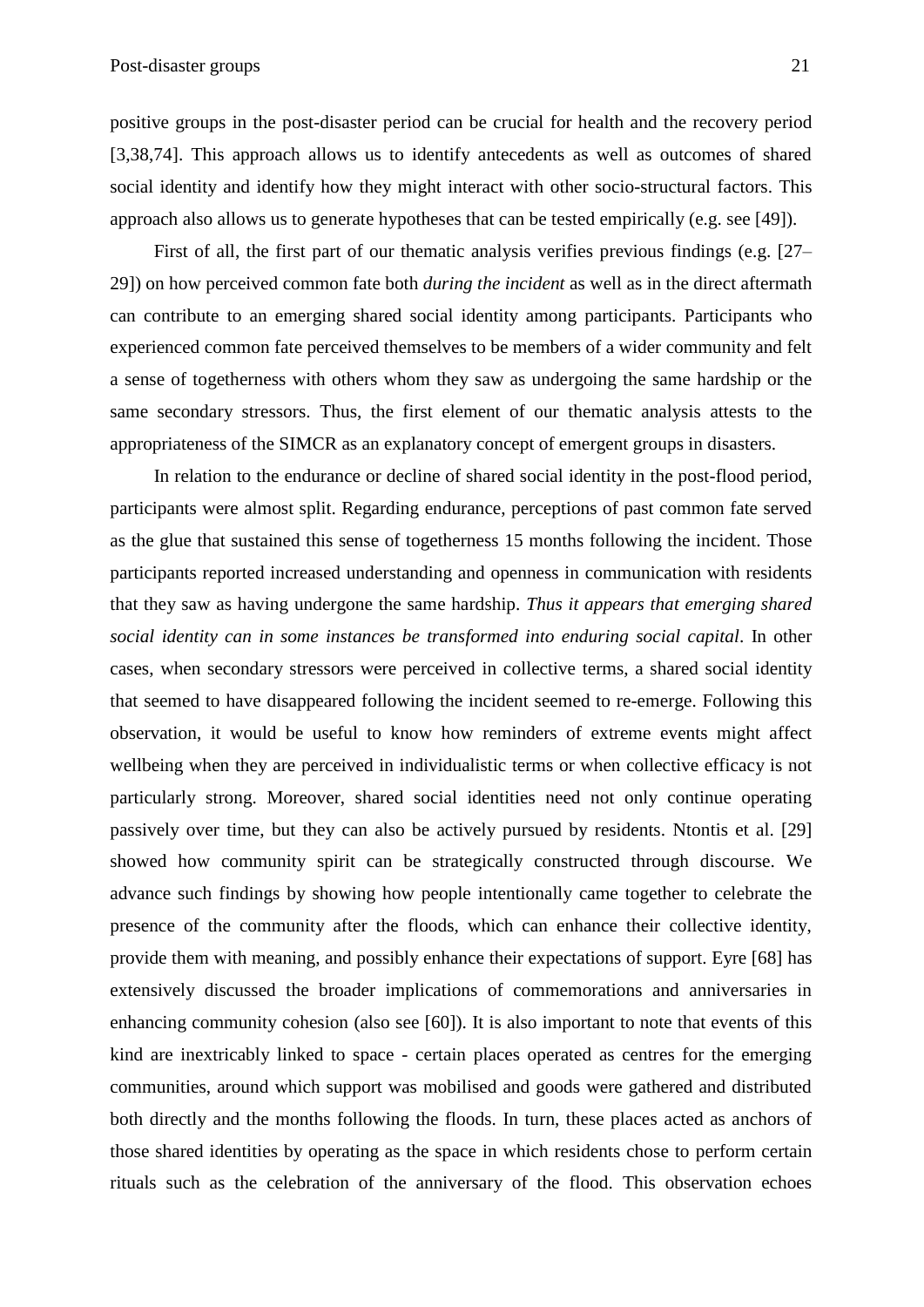anthropological points regarding the link between space, the material environment, and psychosocial processes in relation to the re-constitution of community [60].

The presence and persistence of social support also appears to be crucial to maintaining the sense of community. McNulty and Rennick [54] have discussed how the presence of social support can help sustain a community during the recovery period. We found from our participants in York how social support can positively impact their sense of togetherness. Indeed, residents who received a donation in the aftermath of the event reported feeling an enhanced sense of togetherness and community presence, while they also reported feeling let down by the lack of support from the local authorities and the government, which was initially considered as its supposed provider. Thus, we make the case that the presence of donations and social support in general can be a factor that assists in increasing people's perceptions of the presence of social support and crucially in continuation of community spirit in the aftermath of floods: *others' (supportive) actions towards us can tell us that we are members of the same group*. A similar point has been made in relation to collective behaviour processes and cooperation in crowding situations [79], and through our analysis we extend this point to the context of disasters.

For some other participants, the sense of togetherness that developed during the floods seemed to 'naturally' decline over time due to a lack of common fate and was replaced by a return to individuality. Perceived common fate can bond people, and a perceived lack of such a comparative context against which people unite can break down the sense of unity. For others, the decline was related to perceived unequal treatment and by the re-emergence of previous group boundaries. Kaniasty and Norris [35,39] have extensively discussed about inequalities in the provision of social support with an emphasis on minority group members. Similar is the case in our findings, whereby a perceived shared social identity between settled residents and members of the Travelling community appeared to dissolve during the recovery period. This reportedly happened due to perceived inequality of treatment between minority and majority members, or because of differentiations in the recovery process. Finally, decline in shared social identity appeared to be a function of identity shifts. The re-emergence of everyday events bears with it changes in the context of survivors' lives, which in turn can cause previous salient group identifications to decline due to the re-operation of people's multiple social identities. Thus, the lack of a flood and the subsequent decline in the salience of flood identities can make the emergent sense of togetherness disappear.

There is an ongoing wider discussion in relation to inequality inherent in communities and how they can be masked through the use of the concept of 'community' [80]. We agree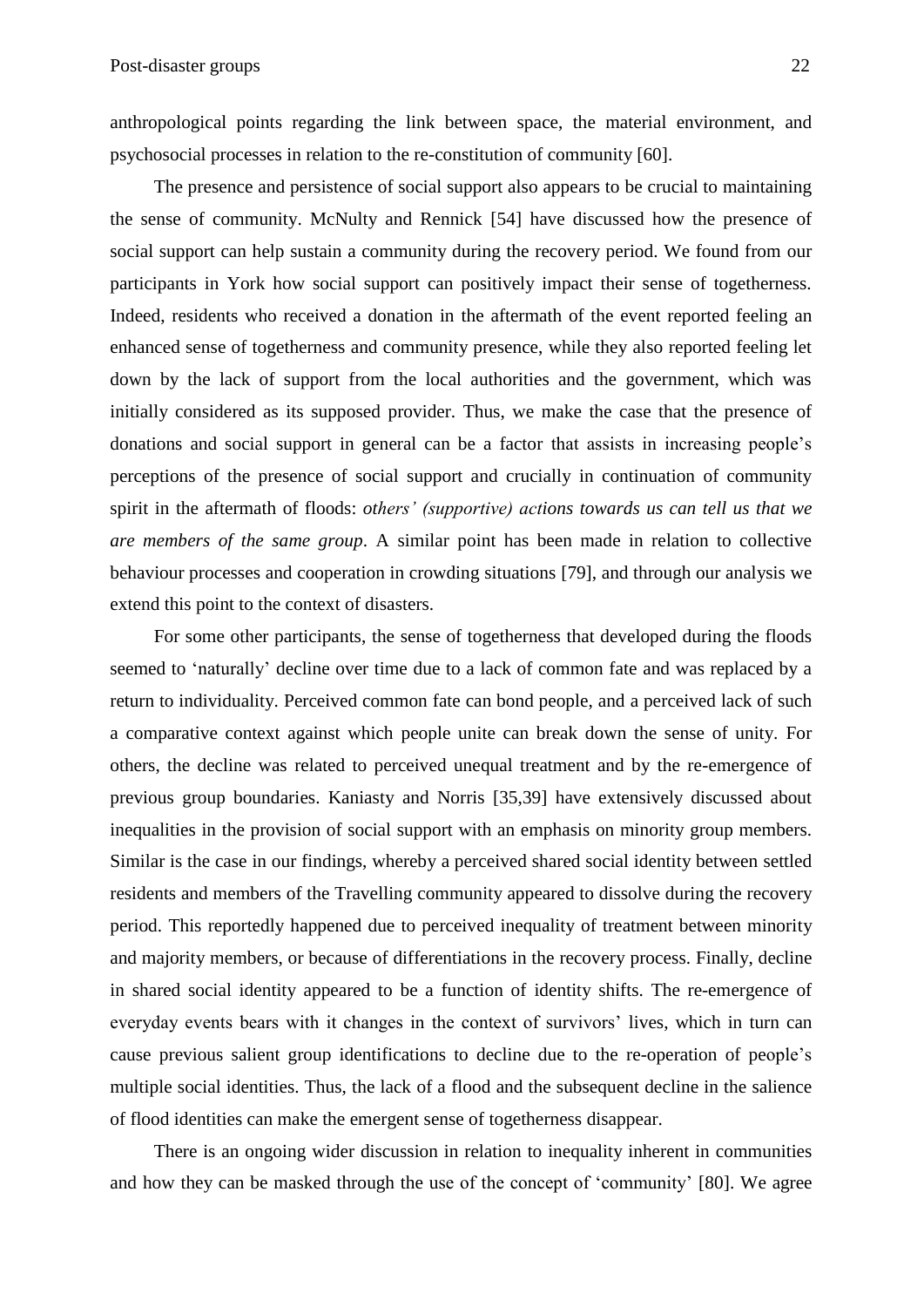that 'community' does not necessarily equate to some generic commonality between people who might reside in the same geographical area, share a tradition or have some form of common pre-existing ties (the UK's Strategic National Framework on Community Resilience [19] is helpful in that it identifies various types of 'communities' that can be affected by or created due to an extreme event). By using the term 'community' in this paper we do not presuppose any form of bonds between people in a romanticized sense. Rather, social psychology and more specifically the concept of *social identity* allows us to identify the conditions under which people affected by a disaster did indeed experience a (reported) sense of togetherness (or 'community') with others (regardless of the existence of any pre-existing bonds or common place of residence), and the reasons why it disappeared. Indeed, for some residents of minority groups, the reported sense of community seemed to decline due to the re-emergence of the pre-disaster status-quo. Our approach, which focuses explicitly on group dynamics and their interaction with social context and other structural factors points specifically to the need for a more dynamic and non-essentializing conceptualization of the notion of 'community'. 'Community' should not be used to gloss over the underlying dynamics or mask the existing inequality, but any useful analysis should be able to delineate the psychosocial and structural factors (and the interactions between them) that cause new groups to emerge or existing groups to mobilize, that facilitate collective coordination and the provision of social support, and reduce 'Othering'. Moreover, it should also be able to account for the conditions under which the above phenomena disappear. Hopefully our analysis is a step in that direction.

Inevitably, our work has weaknesses. It is a first attempt to uncover the processes that occur in relation to shared identities in the aftermath of floods and so our findings should be treated with caution. One limitation is that the cross-sectional design does not allow us to investigate social identity processes over time within the same sample, so future research should attempt to sample the same population longitudinally. Moreover, the limited number of participants that interview studies inevitably engage means that other participants might give different or even contradictory accounts to these. Also, even though we sampled residents from various areas of York, participants were self-selected and residents from missed areas might have also given different accounts. The self-selected sample poses the risk that more community-oriented participants decided to participate in the study. Furthermore, or dataset is based on qualitative interviews in the UK, where the notions of 'Blitz Spirit' and community solidarity are widely used discursive repertoires mobilized in times of collective distress. Self-selected participants could endorse this repertoire higher compared to less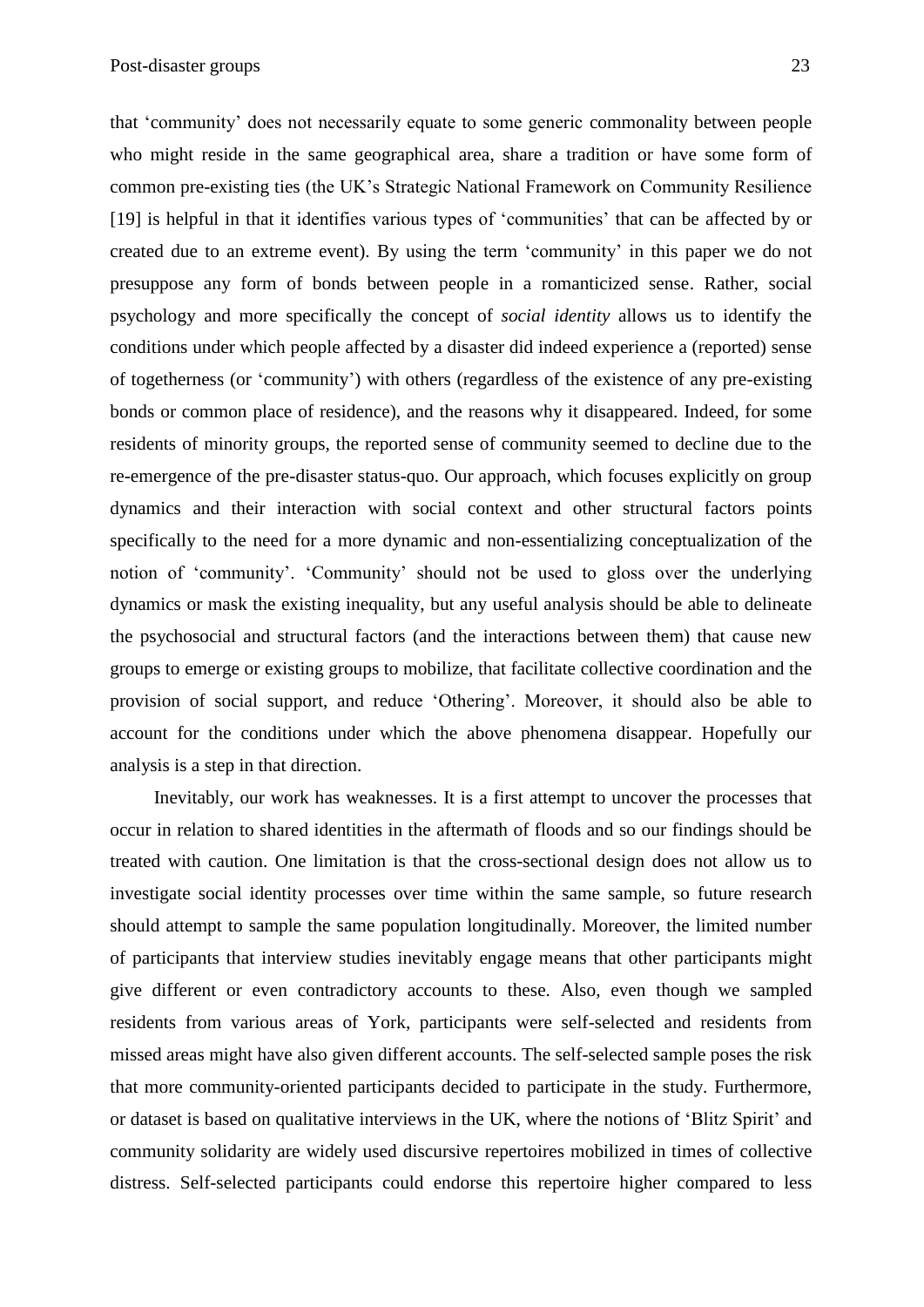community-oriented participants, skewing our view of disaster community processes. As a result, we cannot be certain about the extent to which the social processes described would apply for both high and low community-oriented participants. Thus, future research should incorporate more robust sampling methods in terms of areas of residence and demographics. For example, it can adopt a survey design that will sample residents from a larger area, overcoming the sampling limitations of qualitative studies. Finally, from the present data we cannot be sure about the extent to which certain groups emerged among people that knew each other prior to the disaster or between total strangers such as in the case of the London bombings [28]. Despite that the vast majority of our data shows emergent groups among people who wouldn't speak to each other prior to the disaster, future quantitative research will have to take into account pre-existing networks and census-type data and their effects on social cohesion.

### **4.1. Summary and practical implications**

Our paper is a social psychological attempt to investigate social identity processes in the long-term aftermath of floods. The damage of floods can persist for a long time after the immediate impact [81], and negatively affect mental health [8,64,65]. This was also evident in the case of the floods in York, where mental healthcare was still needed almost 1.5 year after the disaster [71]. The emergent sense of togetherness can be crucial to the mobilization of support to affected people, and we have pointed to some factors that assist in maintaining that support or promote its decline. We hope we have demonstrated the importance of social psychological research on group processes for the field of disaster studies, as well as for the resilience of communities and their members. Despite groups emerging during the response phase, they are usually not long-lasting. Therefore:

a) The maintenance of community groups based around a positive, non-corrosive content should be facilitated by communities themselves as well as by the authorities for the period following the incident, since they can provide people who are affected with crucial support and a sense of identity and belonging when they need it most. This can be achieved by assisting in community-based activities that aim to support the affected residents, and through the provision of space that can be actively used by communities (such as community hubs) to foster social interaction. Resources and support (e.g. meeting venues, online platforms) should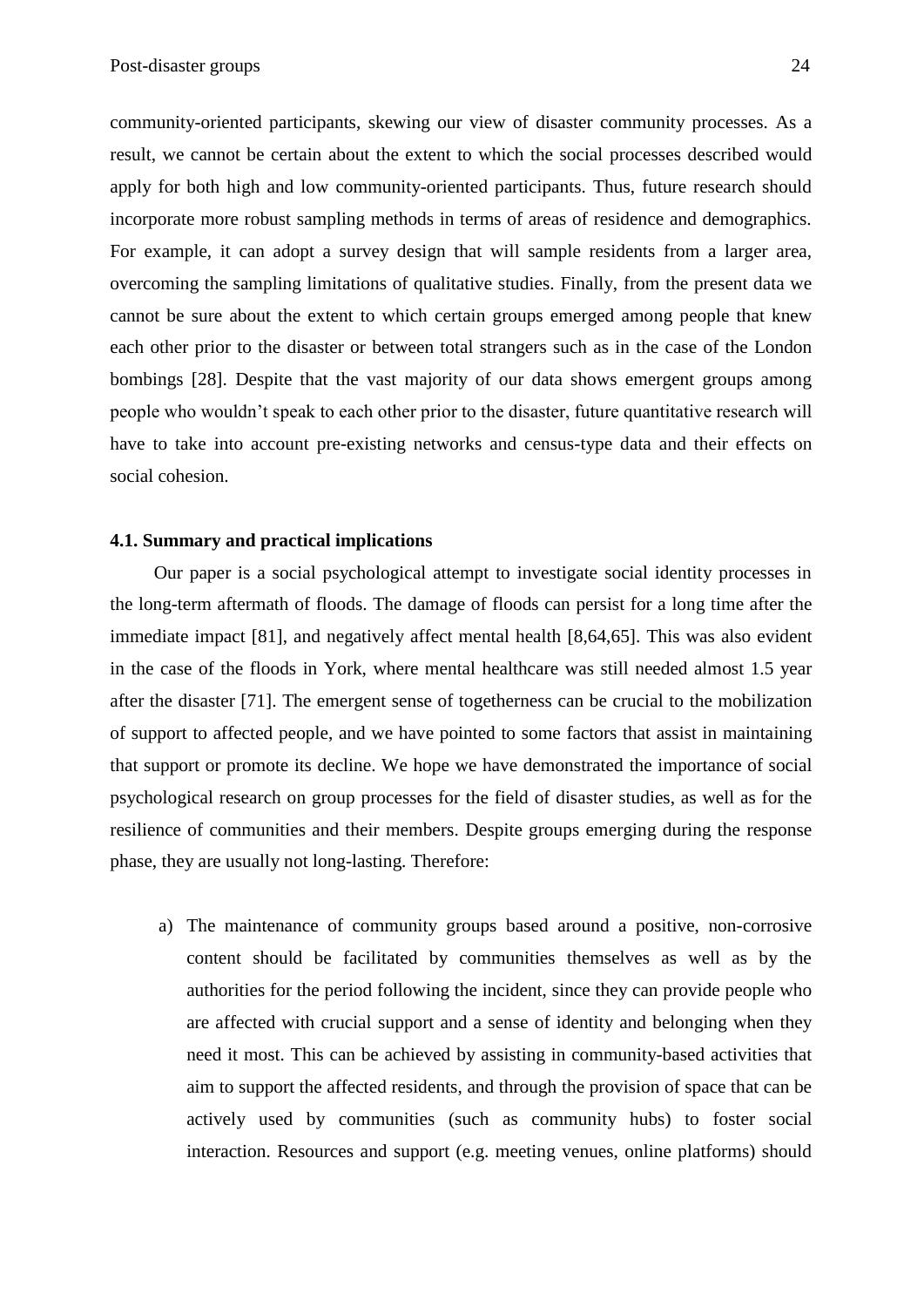be facilitated by responding authorities and governmental organizations, where these are not readily available.

- b) Commemorations, anniversaries, and other community rituals should be assisted since they can act as re-affirmation of the existence of a community. These are particularly important in the first few years of recovery when maintaining group identity is most needed/useful.
- c) The authorities should act and be perceived as acting equally towards the affected residents; perceived inequality in treatment is likely to lead to perceived discrimination, the re-establishment of group boundaries, and further tears in the social fabric.

# **5. References**

- [1] Environment Agency, Under the weather. Improving health, wellbeing and resilience in a changing climate, Bristol, 2015.
- [2] S. Lindley, J. O'Neill, J. Kandeh, N. Lawson, R. Christian, M. O'Neill, Climate change, justice and vulnerability, 2011. http://nationalfloodforum.org.uk/wpcontent/uploads/JRF-climate-change-social-vulnerability-full.pdf.
- [3] C. Twigger-Ross, K. Brooks, L. Papadopoulou, P. Orr, R. Sadauskis, A. Coke, N. Simcock, A. Stirling, G. Walker, Community resilience to climate change: an evidence review, 2015.
- [4] A. Haines, J.A. Patz, Health effects of climate change, JAMA. 291 (2004) 99–103.
- [5] H.L. Berry, T.D. Waite, K.B.G. Dear, A.G. Capon, V. Murray, The case for systems thinking about climate change and mental health, Nat. Clim. Chang. 8 (2018) 282–290. https://doi.org/10.1038/s41558-018-0102-4.
- [6] Committee on Climate Change, Managing climate risks to well-being and the economy, (2014) 202.
- [7] K. Hayes, G. Blashki, J. Wiseman, S. Burke, L. Reifels, Climate change and mental health: Risks, impacts and priority actions, Int. J. Ment. Health Syst. 12 (2018) 1–12. https://doi.org/10.1186/s13033-018-0210-6.
- [8] A. Fernandez, J. Black, M. Jones, L. Wilson, L. Salvador-Carulla, T. Astell-Burt, D. Black, Flooding and mental health: A systematic mapping review, PLoS One. 10 (2015) 1–20. https://doi.org/10.1371/journal.pone.0119929.
- [9] UNISDR, Sendai Framework for Disaster Risk Reduction 2015 2030, Geneva, Switzerland, 2015. https://doi.org/A/CONF.224/CRP.1.
- [10] D.P. Aldrich, The importance of social capital in building community resilience, in: Y. W., G. W. (Eds.), Rethink. Resilience, Adapt. Transform. a Time Chang., Springer, Cham, Switzerland, 2017: pp. 357–364. https://doi.org/10.1007/978-3-319-50171- 0 23.
- [11] D.P. Aldrich, M.A. Meyer, Social capital and community resilience, Am. Behav. Sci. (2014) 1–16. https://doi.org/10.1177/0002764214550299.
- [12] S. Misra, R. Goswami, T. Mondal, R. Jana, Social networks in the context of community response to disaster: Study of a cyclone-affected community in Coastal West Bengal, India, Int. J. Disaster Risk Reduct. (2017). https://doi.org/10.1016/j.ijdrr.2017.02.017.
- [13] R. Wickes, C. Britt, L. Broidy, The resilience of neighborhood social processes: A case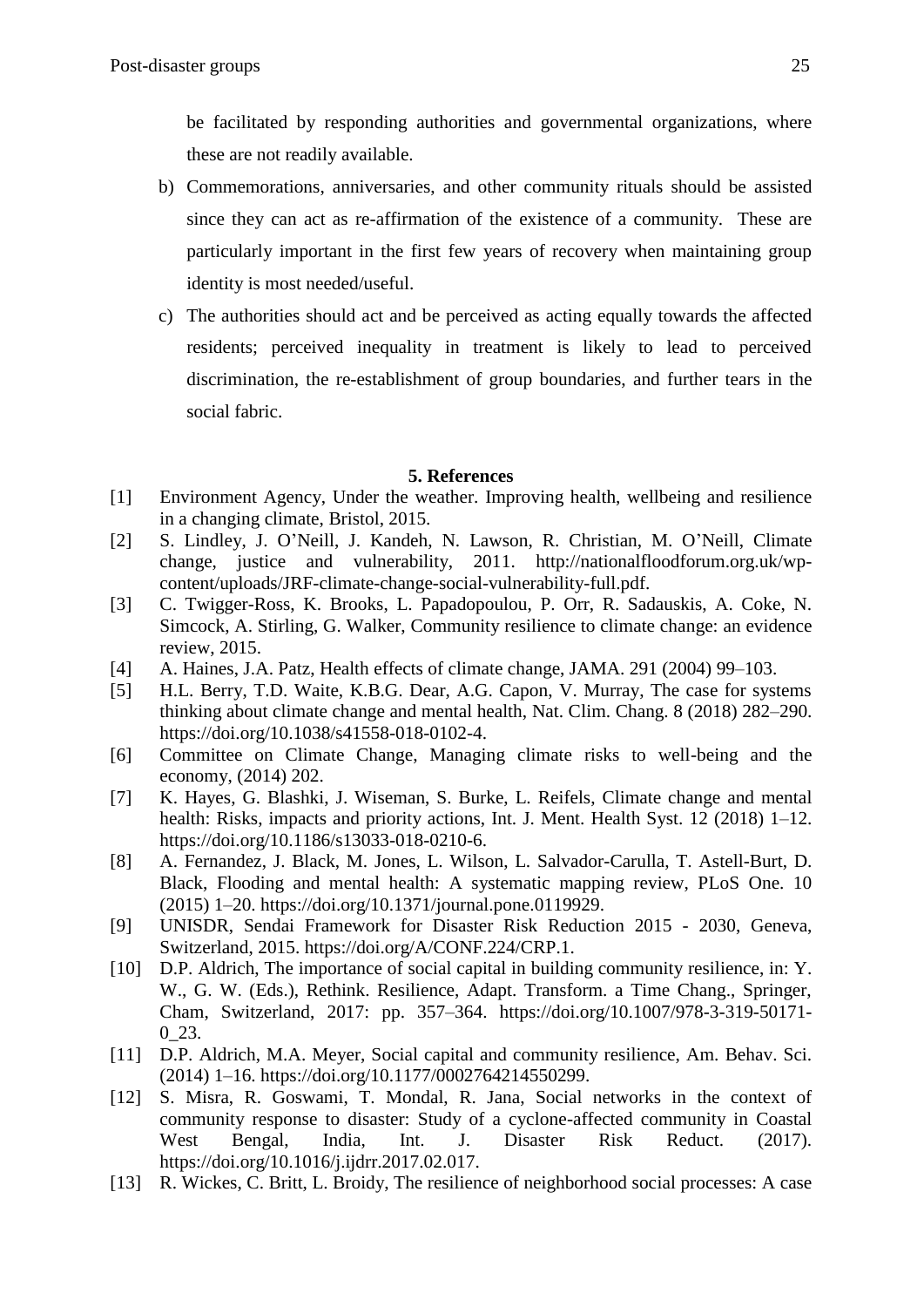study of the 2011 Brisbane flood, Soc. Sci. Res. (2016). https://doi.org/10.1016/j.ssresearch.2016.07.006.

- [14] T.R. Wind, M. Fordham, I.H. Komproe, Social capital and post-disaster mental health, Glob. Health Action. 4 (2011) 6351. https://doi.org/10.3402/gha.v4i0.6351.
- [15] G. Greene, S. Paranjothy, S.R. Palmer, Resilience and vulnerability to the psychological harm from flooding: The role of social cohesion, Am. J. Public Health. 105 (2015) 1792–1795. https://doi.org/10.2105/AJPH.2015.302709.
- [16] R. Wickes, R. Zahnow, M. Taylor, A.R. Piquero, Neighborhood structure, social capital, and community resilience: Longitudinal evidence from the 2011 Brisbane flood disaster, Soc. Sci. Q. 96 (2015) 330–353. https://doi.org/10.1111/ssqu.12144.
- [17] S. Uekusa, Rethinking resilience: Bourdieu's contribution to disaster research, Resilience. (2017) 1–15. https://doi.org/10.1080/21693293.2017.1308635.
- [18] E. Ntontis, J. Drury, R. Amlôt, G.J. Rubin, R. Williams, What lies beyond social capital? The role of social psychology in building community resilience to climate change., Traumatology (Tallahass. Fla). (2019). https://doi.org/10.1037/trm0000221.
- [19] Cabinet Office, Strategic national framework on community resilience, London: Cabinet Office, 2011.
- [20] C. Fritz, H. Williams, The human being in disasters: A research perspective, Ann. Am. Acad. Pol. Soc. Sci. 309 (1957) 42–51. https://doi.org/doi: 10.1177/000271625730900107.
- [21] E.L. Quarantelli, Emergent behavior at the emergency time periods of disasters: Final Report for Federal Emergency Management Agency, Washington, D.C. 20472, (1984) 48.
- [22] H. Rodriguez, J. Trainor, E.L. Quarantelli, Rising to the challenges of a catastrophe: The emergent and prosocial behavior following Hurricane Katrina, Ann. Am. Acad. Pol. Soc. Sci. 604 (2006) 82–101. https://doi.org/10.1177/0002716205284677.
- [23] R. Solnit, A paradise built in hell: The extraordinary communities that arise in disaster, Penguin Books, 2009.
- [24] J. Drury, H. Carter, C. Cocking, E. Ntontis, S.. Guven, R. Amlot, Facilitating collective resilience in the public in emergencies: Twelve recommendations based on the social identity approach, Front. Public Heal. 7 (2019) 1–21. https://doi.org/https://doi.org/10.3389/fpubh.2019.00141.
- [25] J. Drury, Collective resilience in mass emergencies and disasters: A social identity model, in: J. Jetten, C. Haslam, S.A. Haslam (Eds.), Soc. Cure Identity, Heal. Well-Being, Psychology Press, 2012: pp. 195–215.
- [26] J. Drury, The role of social identity processes in mass emergency behaviour: An integrative review, Eur. Rev. Soc. Psychol. 29 (2018) 1–53. https://doi.org/https://doi.org/10.1080/10463283.2018.1471948.
- [27] J. Drury, C. Cocking, S.D. Reicher, Everyone for themselves? A comparative study of crowd solidarity among emergency survivors., Br. J. Soc. Psychol. 48 (2009) 487–506. https://doi.org/10.1348/014466608X357893.
- [28] J. Drury, C. Cocking, S.D. Reicher, The nature of collective resilience: Survivor reactions to the 2005 London bombings, Int. J. Mass Emerg. Disasters. 27 (2009) 66– 95. https://doi.org/10.1007/s13398-014-0173-7.2.
- [29] E. Ntontis, J. Drury, R. Amlôt, G.J. Rubin, R. Williams, Emergent Social Identities in Floods: Implications for Community Psychosocial Resilience, J. Community Appl. Soc. Psychol. 28 (2018) 3–14. https://doi.org/10.1002/casp.2329.
- [30] K. Kaniasty, F. Norris, A test of the social support deterioration model in the context of natural disaster., J. Pers. Soc. Psychol. 64 (1993) 395–408. https://doi.org/10.1037/0022-3514.64.3.395.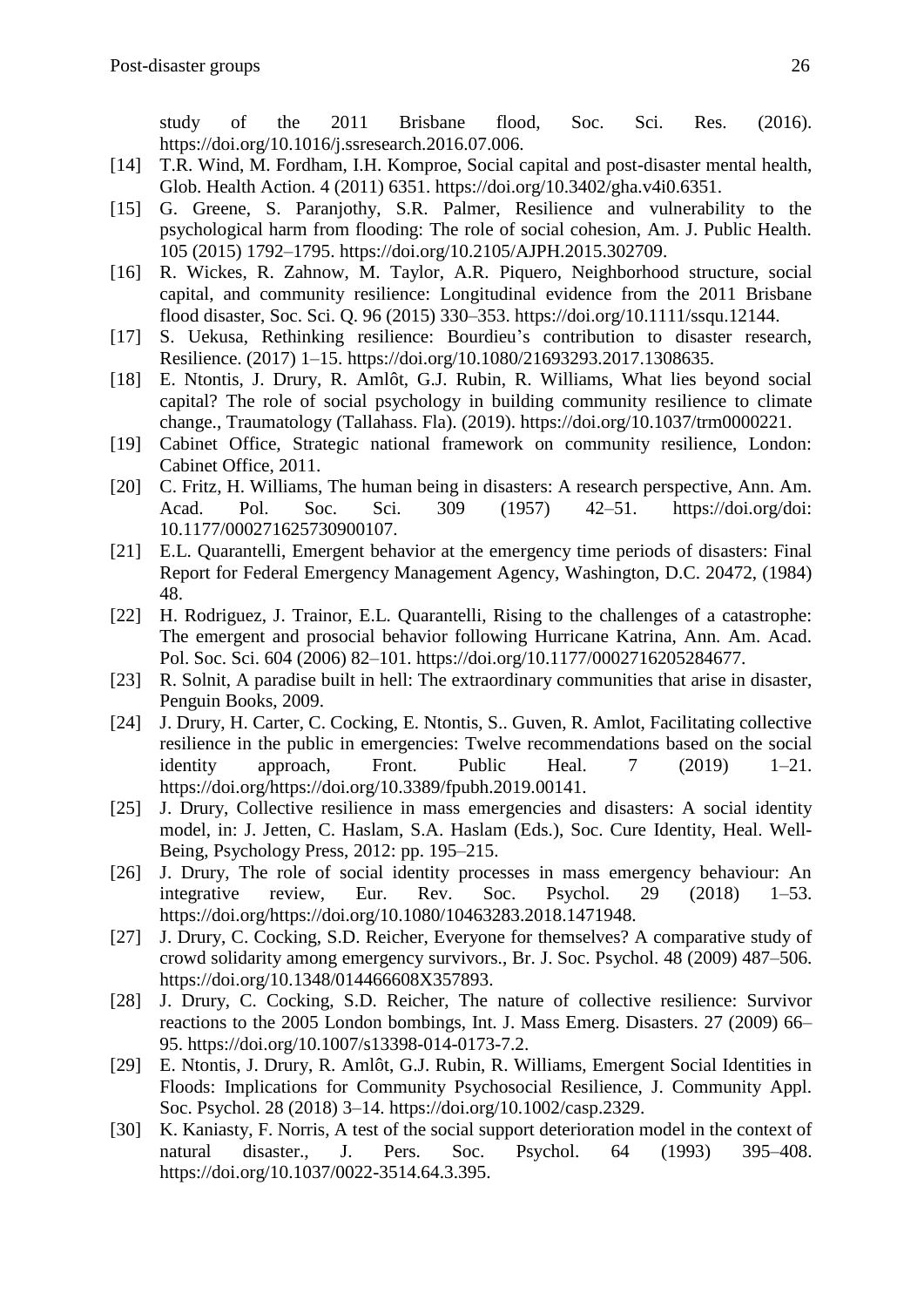- [31] A. Oliver-Smith, The brotherhood of pain: Theoretical and applied perspectives on post-disaster solidarity, in: A. Oliver-Smith, S. Hoffmann (Eds.), Angry Earth Disaster Anthropol. Perspect., Routledge, New York, 1999: pp. 156–172.
- [32] T. Coates, Conscious community : belonging, identities and networks in local communities' response to flooding, (2010) 242.
- [33] C. Fritz, Disasters and mental health: Therapeutic principles drawn from disaster studies. Historical and comparative disaster series #10 (written in 1961), (1996).
- [34] A.H. Barton, Communities in disaster: A sociological analysis of collective stress situations., Doubleday, New York, 1969.
- [35] K. Kaniasty, F. Norris, The experience of disaster: individuals and communities sharing trauma., in: R. Gist, B. Lubin (Eds.), Response to Disaster Psychosoc. Community, Ecol. Approaches, Bruner/Mazel, London, 1999: pp. 25–62. https://doi.org/http://dx.doi.org/10.1016/S0022-3999%2802%2900418-X.
- [36] R. Bolin, Disaster characteristics and psychosocial impacts., in: B. Sowder (Ed.), Disasters Ment. Heal. Sel. Contemp. Perspect., National Institute of Mental Health, Rockville, MD, 1985: pp. 3–28.
- [37] K. Erikson, Everything in Its Path: Destruction of community in the Buffalo Creek, Touchstone, New York, 1976.
- [38] D. Paton, M. Irons, Communication, sense of community, and disaster recovery: A Facebook case study, Front. Commun. 1 (2016). https://doi.org/10.3389/fcomm.2016.00004.
- [39] K. Kaniasty, F.H. Norris, In search of altruistic community: Patterns of social support mobilization following Hurricane Hugo, Am. J. Community Psychol. 23 (1995) 447– 477. https://doi.org/10.1007/BF02506964.
- [40] V.. Turner, The ritual process: Structure and anti-structure., Aldine Pub. Co., Chicago, 1969. https://doi.org/10.4324/9781315134666-3.
- [41] R. Williams, J. Drury, Psychosocial resilience and its influence on managing mass emergencies and disasters, Psychiatry. 8 (2009) 293–296. https://doi.org/10.1016/j.mppsy.2009.04.019.
- [42] R. Williams, J. Drury, The nature of psychosocial resilience and its significance for managing mass emergencies, disasters and terrorism., in: A. Awotona (Ed.), Rebuilding Sustain. Communities Child. Their Fam. after Disasters A Glob. Surv., Cambridge Scholars Publishing, Newcastle-upon-Tyne, UK, 2010: pp. 121–148.
- [43] J.C. Turner, M.A. Hogg, P.J. Oakes, S. Reicher, M. Wetherell, Rediscovering the social group: A self-categorisation theory., Blackwell, Oxford, 1987.
- [44] J.C. Turner, Social categorization and the self-concept: A social cognitive theory of group behaviour, in: E.J. Lawler (Ed.), Adv. Gr. Process. Theory Res., JAI Press, Greenwich, CT, 1985: pp. 77–122.
- [45] J.C. Turner, Towards a cognitive redefinition of the social group, in: H. Tajfel (Ed.), Soc. Identity Intergr. Relations, Cambridge University Press, Cambridge, UK, 1982: pp. 15–40.
- [46] C. Haslam, J. Jette, T. Cruwys, G.A. Dingle, S.A. Haslam, The new psychology of health: Unlocking the social cure, Routledge, London, 2018.
- [47] J. Jetten, C. Haslam, S.A. Haslam, G. Dingle, J.M. Jones, How groups affect our health and well-being: The path from theory to policy, Soc. Issues Policy Rev. 8 (2014). https://doi.org/10.1111/sipr.12003.
- [48] J. Jetten, S.A. Haslam, T. Cruwys, K.H. Greenaway, C. Haslam, N.K. Steffens, Advancing the social identity approach to health and well-being: Progressing the social cure research agenda, Eur. J. Soc. Psychol. 47 (2017) 789–802. https://doi.org/10.1002/ejsp.2333.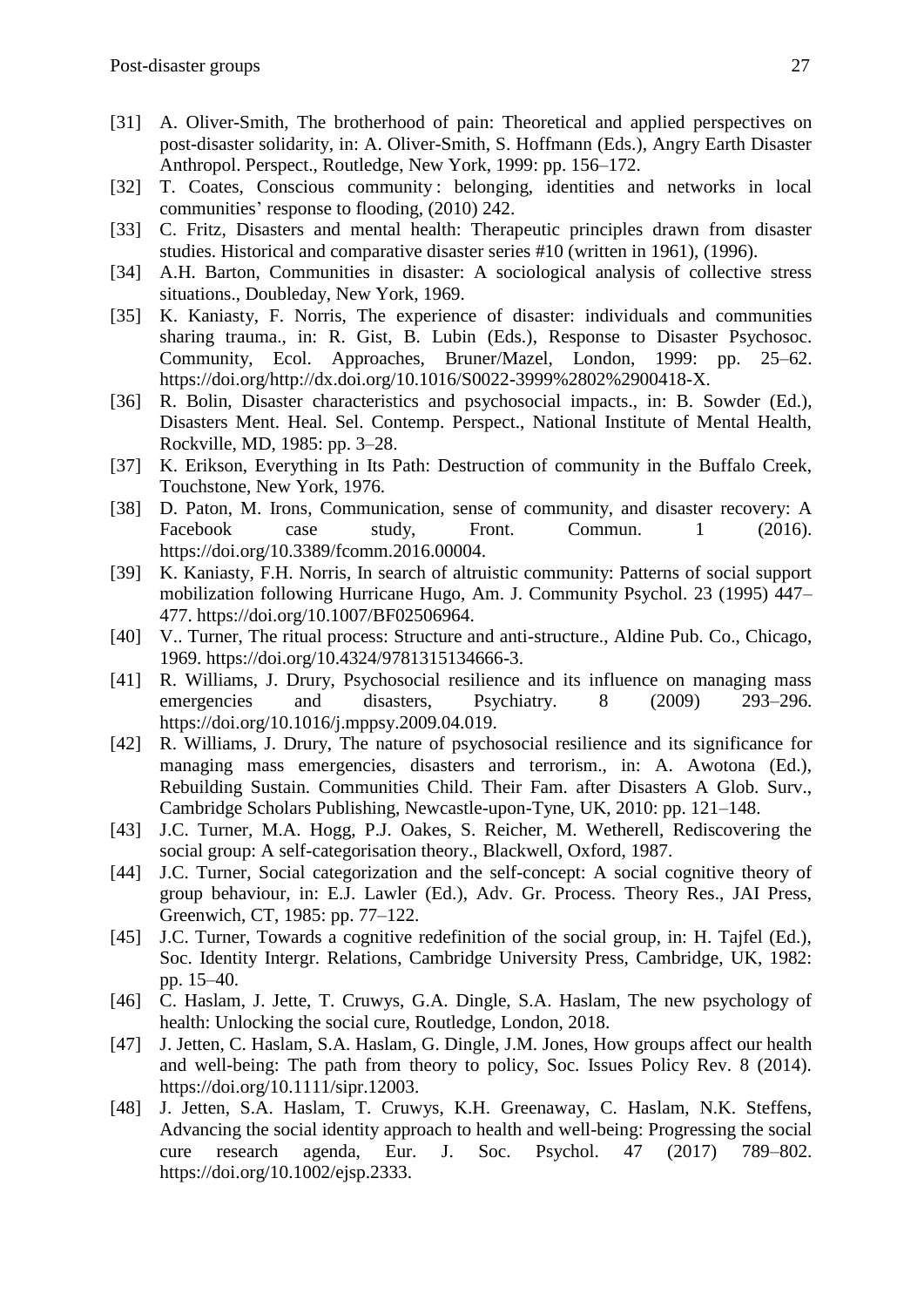- [49] J. Drury, R. Brown, R. González, D. Miranda, Emergent social identity and observing social support predict social support provided by survivors in a disaster: solidarity in the 2010 Chile earthquake, Eur. J. Soc. Psychol. 00 (2016). https://doi.org/10.1002/ejsp.2146.
- [50] E. Ntontis, Group processes in community responses to flooding: Implications for resilience and wellbeing, University of Sussex, 2018. http://sro.sussex.ac.uk/id/eprint/79752/.
- [51] J.F. Helliwell, H. Huang, S. Wang, Social capital and well-being in times of crisis, J. Happiness Stud. 15 (2014) 145–162. https://doi.org/10.1007/s10902-013-9441-z.
- [52] E. Ntontis, J. Drury, R. Amlôt, G.J. Rubin, R. Williams, Community resilience and flooding in UK guidance: a review of concepts, definitions, and their implications, J. Contingencies Cris. Manag. 27 (2018) 2–13. https://doi.org/10.0000/1468-5973.12223.
- [53] E.L. Quarantelli, Disaster related social behavior: Summary of 50 years of research findings, 1999.
- [54] A. McNulty, K. Rennick, The experience of flooding in the uk: A research study, 2013.
- [55] F.H. Norris, Disasters in urban context, Journal Urban Heal. Bull. New York Acad. Med. 79 (2002) 308–314.
- [56] F.H. Norris, K. Kaniasty, Received and perceived social support in times of stress: a test of the social support deterioration deterrence model., J. Pers. Soc. Psychol. 71 (1996) 498–511. https://doi.org/10.1037/0022-3514.71.3.498.
- [57] K. Erikson, A new species of trouble, Norton, New York, 1994.
- [58] J.S. Picou, B.K. Marshall, D.A. Gill, Disaster, litigation, and the corrosive community, Soc. Forces. 82 (2005) 1493–1522. https://doi.org/10.1353/sof.2004.0091.
- [59] B. Mayer, K. Running, K. Bergstrand, Compensation and community corrosion: Perceived inequalities, social comparisons, and competition following the Deepwater Horizon oil spill, Sociol. Forum. 30 (2015) 369–390. https://doi.org/doi:10.1111/socf.12167.
- [60] A. Oliver-Smith, Communities after catastrophe: Reconstituting the material, reconstituting the social, in: S.E. Hyland (Ed.), Community Build. Twenty-First Century, School of American Research Press, Santa Fe, New Mexico, 2005: pp. 45–70.
- [61] Department of Health, NHS Emergency Planning Guidance: Planning for the psychosocial and mental health care of people affected by major incidents and disasters: Interim national strategic guidance, (2009).
- [62] S. Lock, G.J. Rubin, V. Murray, M.B. Rogers, R. Amlôt, R. Williams, Secondary stressors and extreme events and disasters: A systematic review of primary research from 2010-2011, PLOS Curr. Disasters. Edition 1 (2012) 1–17. https://doi.org/10.1371/currents.dis.a9b76fed1b2dd5c5bfcfc13c87a2f24f.Authors.
- [63] M. Ahern, S. Kovats, The health impact of floods, in: R. Few, F. Matthies (Eds.), Flood Hazards Heal. Responding to Present Futur. Risks, Earthscan, London & Sterling, VA, 2007: pp. 27–53.
- [64] E.L. Tempest, English National Study on Flooding and Health Study Group, B. Carter, C.R. Beck, G.J. Rubin, Secondary stressors are associated with probable psychological morbidity after flooding: a cross-sectional analysis., Eur. J. Public Health. (2017) 1–6. https://doi.org/https://doi.org/10.1093/eurpub/ckx182.
- [65] D. Jermacane, T.D. Waite, C.R. Beck, A. Bone, R. Amlôt, M. Reacher, S. Kovats, B. Armstrong, G. Leonardi, G.J. Rubin, I. Oliver, The English National Cohort Study of Flooding and Health: The change in the prevalence of psychological morbidity at year two, BMC Public Health. (2018) in press.
- [66] T.D. Waite, K. Chaintarli, C.R. Beck, A. Bone, R. Amlôt, S. Kovats, M. Reacher, B. Armstrong, G. Leonardi, G.J. Rubin, I. Oliver, The English national cohort study of